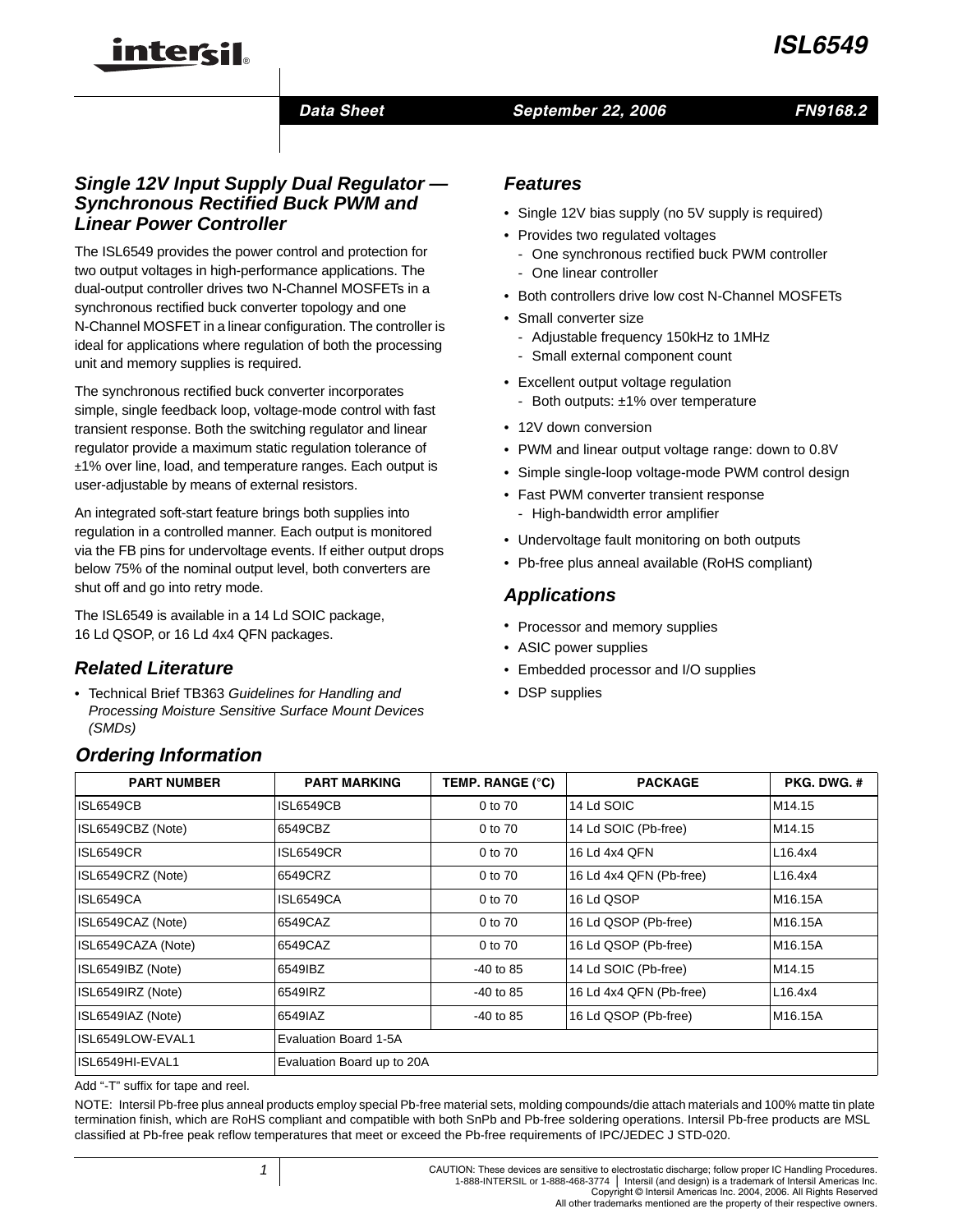

# <span id="page-1-0"></span>*Block Diagram*

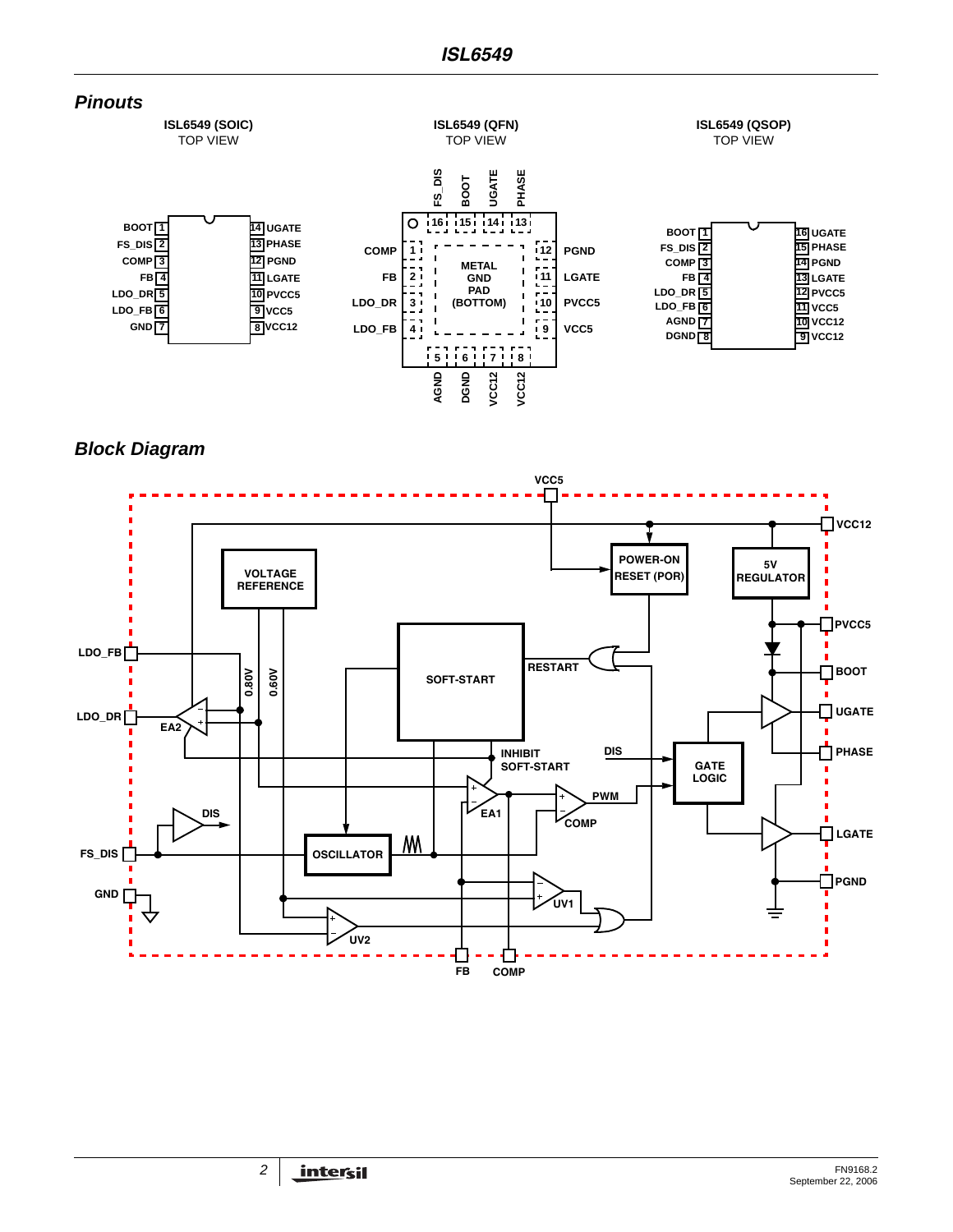<span id="page-2-0"></span>*Simplified Power System Diagram*



# <span id="page-2-1"></span>*Typical Application Schematic*

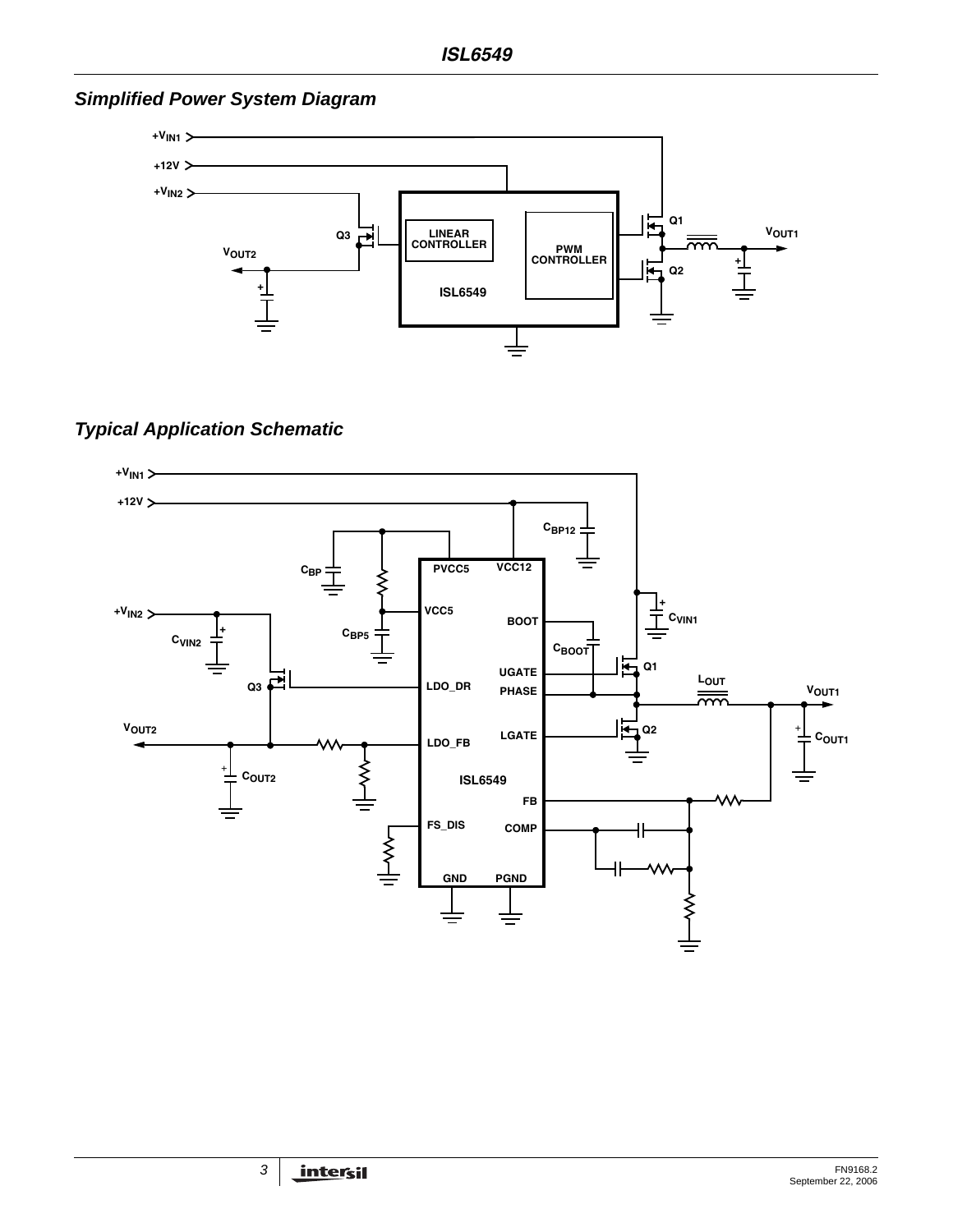#### Absolute Maximum Ratings **Thermal Information**

| VCC12GND - 0.3V to +14V<br>PVCC5, VCC5GND - 0.3V to +7V<br>VCC5 (if used with external supply). GND - 0.3V to +6V<br>PHASE $V_{BNOT} - 7V$ to $V_{BNOT} + 0.3V$<br>LDO DR  GND - 0.3V to VCC12 + 0.3V<br>FB, LDO_FB, COMP, FS_DIS GND - 0.3V to VCC5 + 0.3V<br><b>ESD Classification</b> |
|------------------------------------------------------------------------------------------------------------------------------------------------------------------------------------------------------------------------------------------------------------------------------------------|
| Human Body Model (Per JESD22-A114C) Class 2<br>Machine Model (Per EIA/JESD22-A115-A) Class B<br>Charge Device Model (Per JESD22-C101C). Class IV                                                                                                                                         |

| <b>Thermal Resistance</b>                                                  |     | $\theta$ , $\alpha$ (°C/W) $\theta$ , $\alpha$ (°C/W) |
|----------------------------------------------------------------------------|-----|-------------------------------------------------------|
| SOIC Package (Note 1)                                                      | 105 | N/A                                                   |
| QFN Package (Notes 2, 3).                                                  | 52  | 14                                                    |
| QSOP Package (Note 1)                                                      | 110 | N/A                                                   |
| Maximum Junction Temperature (Plastic Package)  +150°C                     |     |                                                       |
| Maximum Storage Temperature Range -65°C to +150°C                          |     |                                                       |
| Maximum Lead Temperature (Soldering 10s) +300°C<br>(SOIC - Lead Tips Only) |     |                                                       |

#### **Recommended Operating Conditions**

| External Supply Voltage on VCC5 +5.0V $\pm$ 5% |  |
|------------------------------------------------|--|
| Supply Voltage on VCC12 +12V ±10%              |  |
| Ambient Temperature Range (C) 0°C to 70°C      |  |
| Ambient Temperature Range (I)  -40°C to +85°   |  |
| Junction Temperature Range 0°C to +125°C       |  |

*CAUTION: Stresses above those listed in "Absolute Maximum Ratings" may cause permanent damage to the device. This is a stress only rating and operation of the device at these or any other conditions above those indicated in the operational sections of this specification is not implied.*

#### NOTES:

- <span id="page-3-0"></span>1.  $\theta_{JA}$  is measured with the component mounted on a high effective thermal conductivity test board in free air. See Tech Brief TB379 for details.
- 2.  $\theta_{JA}$  is measured in free air with the component mounted on a high effective thermal conductivity test board with "direct attach" features. See Tech Brief TB379.
- <span id="page-3-1"></span>3. For  $\theta_{\text{JC}}$ , the "case temp" location is the center of the exposed metal pad on the package underside.

**Electrical Specifications** Recommended Operating Conditions, unless otherwise noted. VCC12 = 12V

Temperature = 0 to +70°C (typical = +25°C) for Commercial; Temperature = -40 to + 85°C (typical = +25°C) for Industrial. Refer to [Block Diagram,](#page-1-0) [Simplified Power System Diagram,](#page-2-0) and [Typical Application Schematic](#page-2-1).

| <b>PARAMETER</b>                                         | <b>SYMBOL</b>              | <b>TEST CONDITIONS</b>                                      | <b>MIN</b> | <b>TYP</b> | <b>MAX</b> | <b>UNITS</b> |  |  |
|----------------------------------------------------------|----------------------------|-------------------------------------------------------------|------------|------------|------------|--------------|--|--|
| <b>VCC SUPPLY CURRENT</b>                                |                            |                                                             |            |            |            |              |  |  |
| Nominal Supply Current VCC12 (disabled)                  | $ICC12$ dis                | UGATE, LGATE and LDO DR open;<br>$FS$ $DIS = GND$           |            | 2          | 3          | mA           |  |  |
| Nominal Supply Current VCC5 (disabled)                   | $ICC5$ dis                 | UGATE, LGATE and LDO DR open;<br>$FS_DIS = GND$ (Note 4)    |            | 5          | 7.5        | mA           |  |  |
| Nominal Supply Current VCC12<br>(includes PVCC5 current) | ICC12                      | UGATE, LGATE and LDO DR open;<br>$FOSC = 620kHz$            |            | 12         | 18         | mA           |  |  |
| Nominal Supply Current VCC5                              | ICC <sub>5</sub>           | UGATE, LGATE and LDO_DR open;<br>$F_{\text{OSC}} = 620$ kHz |            | 4          | 6          | mA           |  |  |
| Maximum PVCC5 Current Available (Note 5)                 | <b>I</b> PVCC <sub>5</sub> |                                                             |            | 100        |            | mA           |  |  |
| VCC12 to PVCC5 Current Limit (Note 5)                    | <b>IPVCC5CL</b>            |                                                             |            | 150        |            | mA           |  |  |
| PVCC5 Voltage                                            | V <sub>PVCC5</sub>         | ISL6549C; No external load                                  | 4.95       | 5.25       | 5.8        | $\vee$       |  |  |
|                                                          |                            | ISL6549I; No external load                                  | 4.85       | 5.25       | 5.8        |              |  |  |
| <b>POWER-ON RESET</b>                                    |                            |                                                             |            |            |            |              |  |  |
| Rising VCC5 Threshold                                    |                            | $VCC12 = 12V$                                               | 3.7        | 4.2        | 4.5        | $\vee$       |  |  |
| Falling VCC5 Threshold                                   |                            | $VCC12 = 12V$                                               | 3.3        | 3.8        | 4.1        | V            |  |  |
| Rising VCC12 Threshold                                   |                            | $VCC5 = 5V$                                                 | 8.8        | 9.5        | 10.0       | V            |  |  |
| Falling VCC12 Threshold                                  |                            | $VCC5 = 5V$                                                 | 7.0        | 7.5        | 8.0        | V            |  |  |
| <b>OSCILLATOR AND SOFT-START</b>                         |                            |                                                             |            |            |            |              |  |  |
| <b>Switching Frequency</b>                               | Fosc                       | ISL6549C; $R_{FS\_DIS}$ = 45.3k $\Omega$                    | 540        | 620        | 700        | kHz          |  |  |
|                                                          |                            | ISL6549I; $R_{FS\_DIS}$ = 45.3k $\Omega$                    | 525        | 620        | 700        | kHz          |  |  |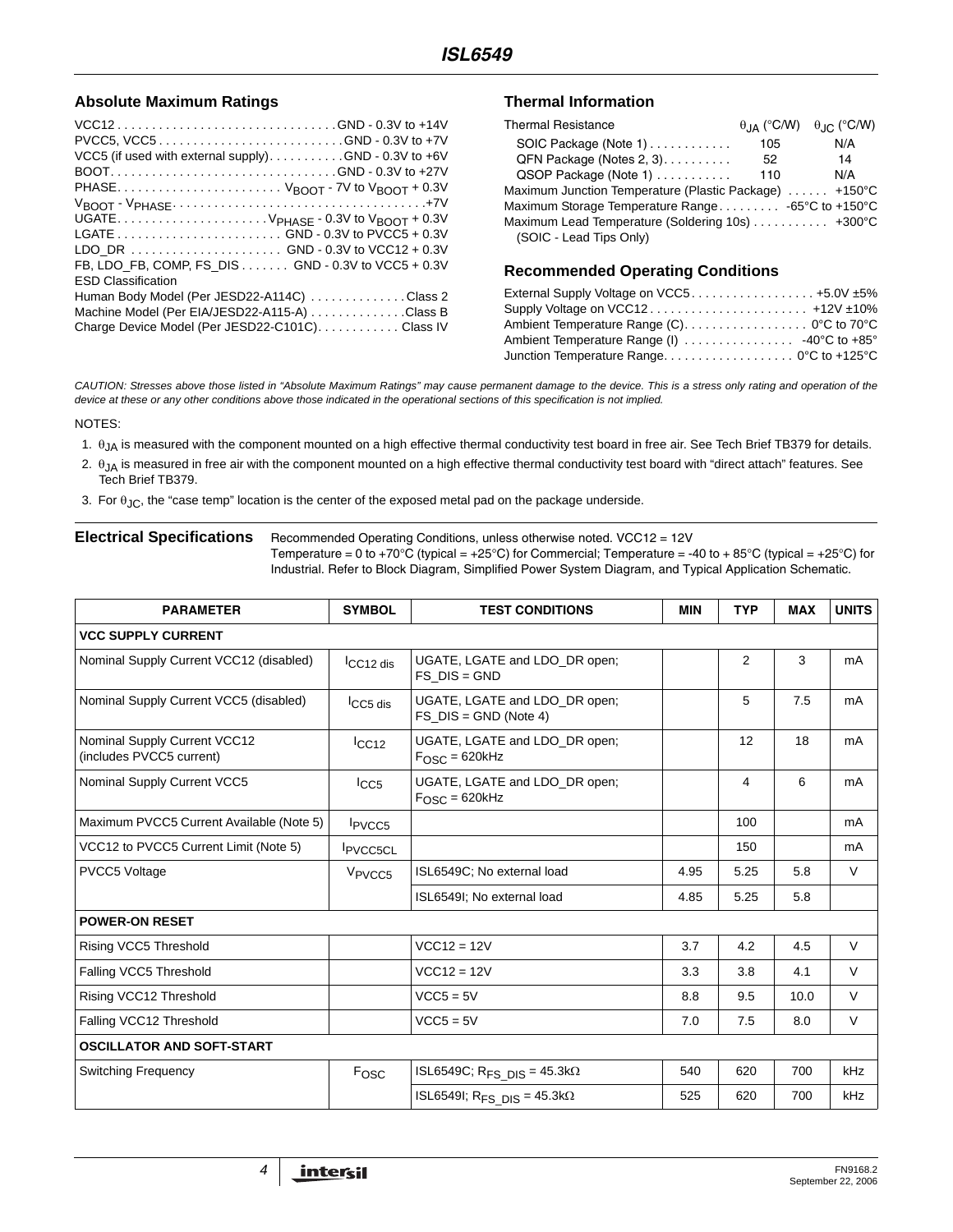**Electrical Specifications** Recommended Operating Conditions, unless otherwise noted. VCC12 = 12V

Temperature = 0 to +70°C (typical = +25°C) for Commercial; Temperature = -40 to + 85°C (typical = +25°C) for Industrial. Refer to Block Diagram, Simplified Power System Diagram, and Typical Application Schematic.  **(Continued)**

| <b>PARAMETER</b>                                            | <b>SYMBOL</b>         | <b>TEST CONDITIONS</b>              | MIN   | <b>TYP</b> | <b>MAX</b> | <b>UNITS</b> |  |  |  |
|-------------------------------------------------------------|-----------------------|-------------------------------------|-------|------------|------------|--------------|--|--|--|
| Sawtooth Amplitude (Note 6)                                 | <b>DVosc</b>          |                                     |       | 1.5        |            | V            |  |  |  |
| Soft-Start Interval                                         | $T_{SS}$              | $FOSC = 620kHz$                     |       | 6.8        |            | ms           |  |  |  |
| <b>REFERENCE VOLTAGE</b>                                    |                       |                                     |       |            |            |              |  |  |  |
| Reference Voltage                                           | <b>VREF</b>           | ISL6549C; For Error Amp 1 and 2     | 0.792 | 0.8        | 0.808      | V            |  |  |  |
|                                                             |                       | ISL6549I; For Error Amp 1 and 2     | 0.788 | 0.8        | 0.812      | $\vee$       |  |  |  |
| PWM CONTROLLER ERROR AMPLIFIER                              |                       |                                     |       |            |            |              |  |  |  |
| DC Gain (Note 6)                                            |                       | $R_L = 10K$ , $C_L = 10pF$          |       | 96         |            | dB           |  |  |  |
| Gain-Bandwidth Product (Note 6)                             | <b>GBWP</b>           | $R_L = 10K$ , $C_L = 10pF$          |       | 20         |            | MHz          |  |  |  |
| Slew Rate (Note 6)                                          | SR                    | $R_L = 10K$ , $C_L = 10pF$          |       | 8          |            | $V/\mu s$    |  |  |  |
| FB Input Current                                            | Tŋl                   | $VFB = 0.8V$                        |       | 0.1        | 1.0        | μA           |  |  |  |
| <b>COMP High Output Voltage</b>                             | VOUT High             |                                     |       | 4.8        |            | V            |  |  |  |
| <b>COMP Low Output Voltage</b>                              | VOUT LOW              |                                     |       | 0.6        |            | V            |  |  |  |
| COMP High Output, Source Current                            | I <sub>OUT</sub> High |                                     |       | $-2.8$     |            | mA           |  |  |  |
| Undervoltage Level (V <sub>FB</sub> /V <sub>RFF</sub> )     | <b>V<sub>UV</sub></b> |                                     | 70    | 75         | 80         | %            |  |  |  |
| <b>PWM CONTROLLER GATE DRIVERS</b>                          |                       |                                     |       |            |            |              |  |  |  |
| <b>UGATE Maximum Voltage</b>                                | VHUGATE               | $VCC12 = 12V$ ; PHASE = 12V         | 17    | 17.5       | 18         |              |  |  |  |
| <b>LGATE Maximum Voltage</b>                                | <b>VHLGATE</b>        | VCC12 = 12V; based on PVCC5 voltage |       | 5.25       | 6          | V            |  |  |  |
| <b>UGATE and LGATE Minimum Voltage</b>                      | <b>VLGATE</b>         | $VCC12 = 12V$ ; PHASE = 0V          |       | 0          | 0.5        | V            |  |  |  |
| <b>UGATE Source Output Impedance</b>                        | R <sub>DS(ON)</sub>   | $VCC12 = 12V; IGATE = 100mA$        |       | 0.8        |            | Ω            |  |  |  |
| <b>UGATE Sink Output Impedance</b>                          | R <sub>DS(ON)</sub>   | $VCC12 = 12V$ ; $IGATE = 100mA$     |       | 0.7        |            | Ω            |  |  |  |
| <b>LGATE Source Output Impedance</b>                        | $R_{DS(ON)}$          | $VCC12 = 12V; IGATE = 100mA$        |       | 0.8        |            | Ω            |  |  |  |
| <b>LGATE Sink Output Impedance</b>                          | R <sub>DS(ON)</sub>   | $VCC12 = 12V; IGATE = 100mA$        |       | 0.4        |            | Ω            |  |  |  |
| LINEAR REGULATOR (LDO_DR)                                   |                       |                                     |       |            |            |              |  |  |  |
| DC Gain (Note 6)                                            | Gain                  | $R_L = 10K$ , $C_L = 10pF$          |       | 100        |            | dB           |  |  |  |
| Gain-Bandwidth Product (Note 6)                             | <b>GBWP</b>           | $R_L = 10K$ , $C_L = 10pF$          |       | 2          |            | MHz          |  |  |  |
| Slew Rate (Note 6)                                          | <b>SR</b>             | $R_L = 10K$ , $C_L = 10pF$          |       | 6          |            | $V/\mu s$    |  |  |  |
| LDO FB Input Current                                        | ΠŗΙ                   | $V_{LDOFB} = 0.8V$                  |       | 0.1        | 1.0        | μA           |  |  |  |
| LDO_DR High Output Voltage                                  | VOUT High             | $VCC12 = 12V$                       |       | 11.0       | 11.5       | $\vee$       |  |  |  |
| LDO_DR Low Output Voltage                                   | VOUT Low              |                                     |       | 0.0        | 0.5        | $\vee$       |  |  |  |
| LDO_DR High Output Source Current                           | I <sub>OUT</sub> High | $V_{\text{OUT}} = 2.0V$             |       | 2.0        |            | mA           |  |  |  |
| LDO_DR Low Output Sink Current                              | <b>IOUT LOW</b>       |                                     |       | 0.5        |            | mA           |  |  |  |
| Undervoltage Level (V <sub>LDO FB</sub> /V <sub>REF</sub> ) | <b>VUV</b>            | Percent of Nominal                  | 70    | 75         | 80         | $\%$         |  |  |  |

NOTES:

4. Current in VCC5 is actually higher disabled, due to extra current required to pull down against the FS\_DIS pin. VCC12 current is lower disabled.

5. Guaranteed by design, not production tested. Exceeding the maximum current from PVCC5 may result in degraded performance and unsafe operation.

6. Guaranteed by design, not production tested.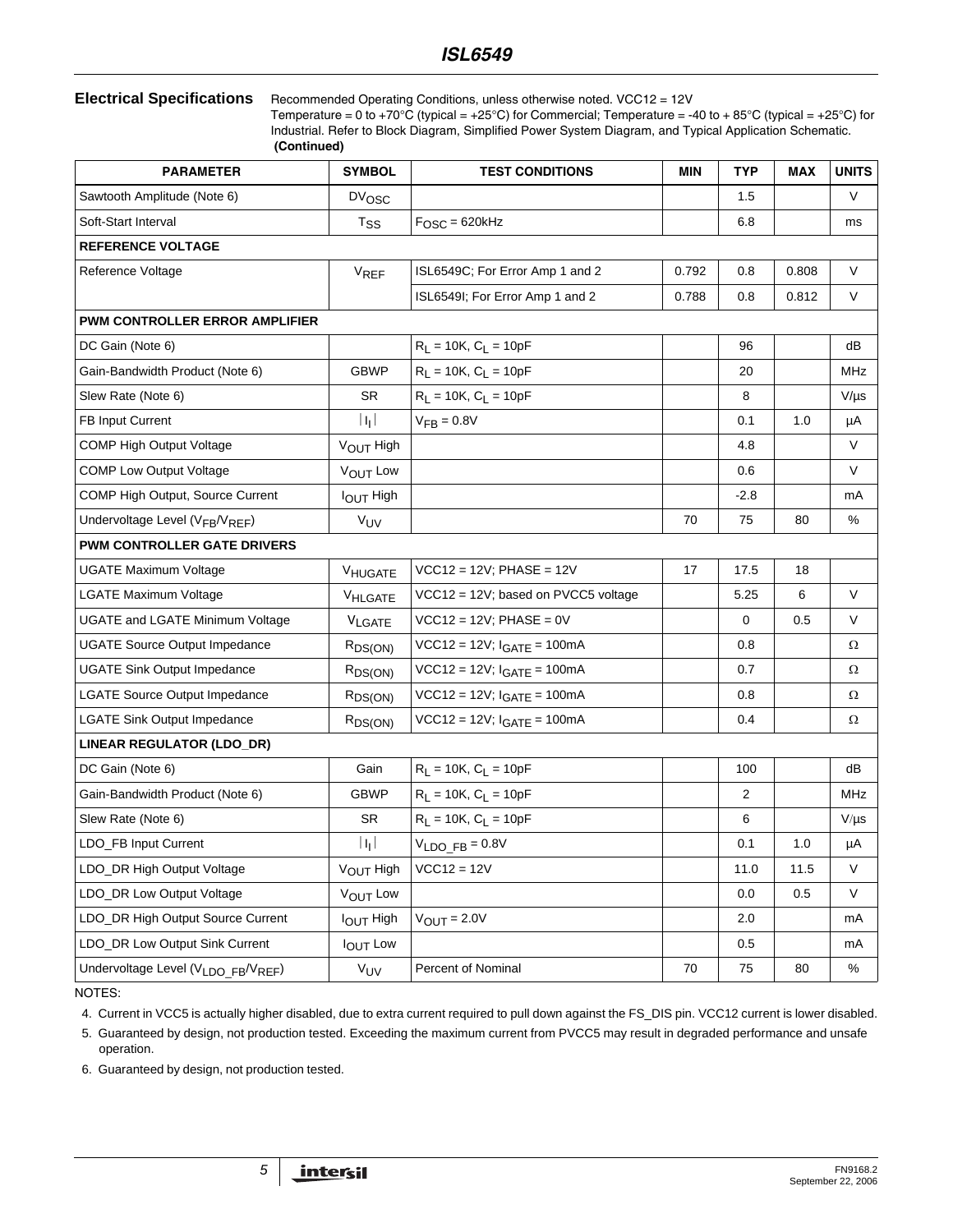## *Functional Pin Description*

## *VCC12*

This is the power supply pin for the IC; it sources the internal 5V regulator used for the gate drivers. Provide a local decoupling capacitor to GND. The voltage at this pin is monitored for Power-On Reset (POR) purposes. The 16 Ld QFN and 16 Ld QSOP have two VCC12 pins; tie them together on the board.

## *VCC5*

This pin supplies the internal 5V bias for analog and logic functions. Provide a local decoupling capacitor to GND, and a resistor to PVCC. The voltage at this pin is monitored for Power-On Reset (POR) purposes. See ["Internal PVCC5](#page-6-0)  [Regulator" on page 7](#page-6-0) for more details.

## *GND, AGND, DGND*

These pins are the signal ground for the IC. All voltage levels are measured with respect to these pins. Connect all to the ground plane via the shortest available path.

## *PVCC5*

This pin is the internal 5V linear regulator for the BOOT supply (for the UGATE driver), and the source for the LGATE. Provide a local decoupling capacitor to PGND. Do not use this pin as a voltage source for other circuits. See ["Internal PVCC5](#page-6-0)  [Regulator" on page 7](#page-6-0) for more details.

#### *PGND*

This pin is the power ground return for the lower gate driver. (LGATE). Connect to the ground plane on the board via the shortest available path.

## *UGATE*

This output pin drives the upper MOSFET gate from the internal 5V regulator. Connect it to the gate of the upper MOSFET via a short, low inductance trace.

## *BOOT*

The BOOT pin, along with the external capacitor (from PHASE to BOOT), an internal diode, and the internal 5.5V regulator, creates the bootstrap voltage for the upper gate driver (UGATE). The maximum voltage is around 5.5V (above PHASE).

## *PHASE*

This pin represents the return path for the upper gate drive. Connect it to the source of the upper MOSFET via a short, low inductance trace.

# *LGATE*

This output pin drives the lower MOSFET gate from the internal 5V regulator. Connect it to the gate of the lower MOSFET via a short, low inductance trace.

#### *FB*

FB is the available external inverting input pin of the error amplifier. Connect the output of the switching regulator to this pin through a properly sized resistor divider, to set the output voltage. The voltage at this pin is regulated to the internal reference voltage. This pin is also monitored for undervoltage detection.

#### *COMP*

COMP is the available external output pin of the error amplifier. This pin is used to compensate the voltage-mode control feedback loop of the standard synchronous rectified buck converter. Connect an appropriate compensation network between this and the FB pin. See *["PWM Controller Feedback](#page-9-0)  [Compensation" on page 10](#page-9-0)* for more information.

## *FS\_DIS*

This input pin has two functions. A resistor to GND sets the internal oscillator frequency for the switching regulator. In addition, if the pin is pulled down towards GND with a low impedance (<1kΩ, such as an external FET), it will disable both regulator outputs until released (at which time a new softstart cycle will begin).

## *LDO\_DR*

This output pin provides the gate voltage for the linear regulator pass transistor. Connect this pin to the gate terminal of an external N-channel MOSFET transistor. This pin (along with the LDO\_FB pin) also provides a means of compensating the error amplifier, should the application require it.

## *LDO\_FB*

This input pin is the FB inverting input on the linear regulator error amplifier. Connect the output of the linear regulator to this pin through a properly sized resistor divider, to set the output voltage. The voltage at this pin is regulated to the internal reference voltage. This pin is also monitored for undervoltage detection.

#### *Bottom Pad (QFN Package Only)*

The QFN package's metal bottom pad is resistively tied to the internal IC GND. For best thermal and electrical performance, connect this pad to the GND pins, and to the ground plane of the PCB through 4 vias equidistantly situated inside the solder landing pad.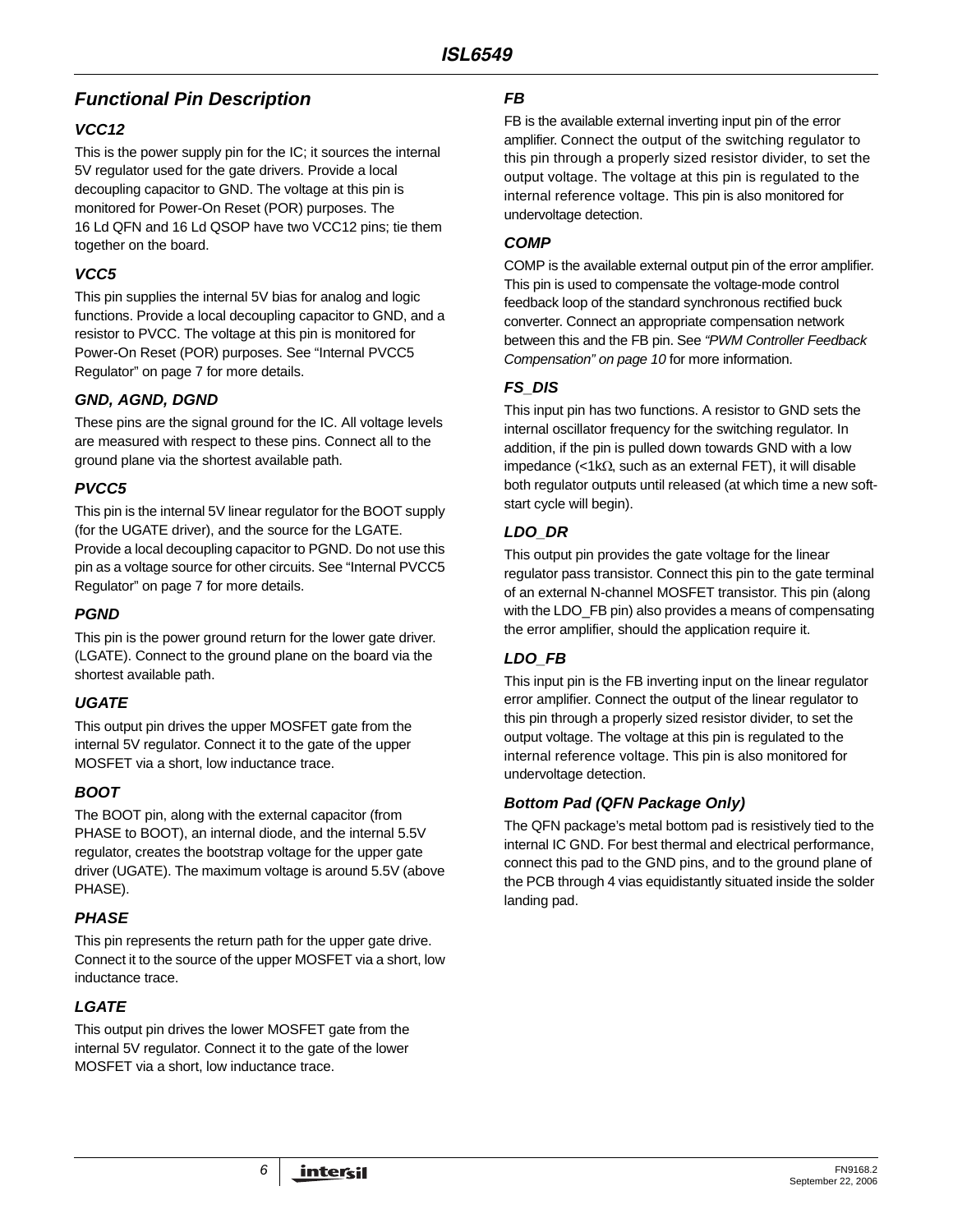# *Description*

## *Operation Overview*

The ISL6549 monitors and precisely controls two output voltage levels. Refer to the *["Block Diagram" on page 2,](#page-1-0) ["Simplified Power System Diagram" on page 3](#page-2-0)*, and *["Typical](#page-2-1)  [Application Schematic" on page 3](#page-2-1)*. The controller is intended for use in applications where only a 12V bias input is available. The IC integrates both a standard buck PWM controller and a linear controller. The PWM controller regulates the output voltage  $(V<sub>OUT1</sub>)$  to a level programmed by a resistor divider. The linear controller is designed to regulate the lower current local memory voltage  $(V_{\text{OUT2}})$ through an external N-Channel MOS pass transistor.

#### <span id="page-6-0"></span>*Internal PVCC5 Regulator*

The preferred and recommended configuration is as follows: +12V to VCC12 pin, a resistor (~10Ω) between PVCC5 and VCC5 pins, and decoupling caps on all three pins to ground. This creates the PVCC5 voltage for the gate drivers, and externally filters it for bias on the VCC5 pin. It also guarantees that all 3 voltages track each other during power-up and power-down.

The PVCC5 pin cannot be used as an input and it should not be used as an output for other circuits; its current capability is reserved for the gate drivers and VCC5 bias. Similarly, the VCC5 pin should not be used as an output. Although not preferred, the VCC5 pin can be used with an external 5V supply (±5%). However, proper precautions must be followed, which mainly have to do with proper sequencing, to prevent latch-up or related problems. Note in the power-up diagram (Figure [1](#page-6-1)), the 5V lags the 12V by a few msecs and a volt or so; that is expected. Both the VCC12 and VCC5 pins must exceed their rising POR trip points before the soft-start is enabled; the trip order is not important as long as both have some voltage. The 12V can be present with no 5V at all, but the 5V should not precede the 12V. Similarly, on power down, the 5V should discharge with or before the 12V.

Under normal operation, the internal regulator can supply up to 100mA (which includes the VCC5 bias current, with the resistor between the pins). The amount of current is determined primarily by the switching parameters: the oscillator frequency and the loading of the FET gates. Overloading of the internal regulator is not recommended; even if there is enough current, the gate driver waveforms may be degraded. See *["Switcher FET Considerations" on](#page-12-0)  [page 13](#page-12-0)* for more details.

The PVCC5 pin has a current limit that provides some protection against a shorted gate driver dragging down the 12V rail. The temperature of the IC will increase as the current and corresponding on-chip power dissipation increases. There is no thermal shutdown, so even if the current limit is effective, the IC can be subject to very high temperatures. If the current limit is exceeded, the regulator voltage will likely

collapse, shutting down everything until the load current is reduced or removed.

#### *Initialization*

The ISL6549 automatically initializes upon application of input power (at the VCC12) pin. The ISL6549 creates its own PVCC5 and VCC5 supplies for internal use. The POR function continually monitors the input bias supply voltage at the VCC12 and VCC5 pins. The POR function initiates softstart operation after both these supply voltages exceed their POR rising threshold voltages.

#### *Soft-Start*

The POR function initiates the digital soft-start sequence. Both the linear regulator error amplifier and PWM error amplifier reference inputs are forced to track a voltage level proportional to the soft-start voltage. As the soft-start voltage slews up, the PWM comparator regulates the output relative to the tracked soft-start voltage, slowly charging the output capacitor(s). Simultaneously, the linear output follows the smooth ramp of the soft-start function into normal regulation.

Figure [1](#page-6-1) shows the soft-start sequence. Both the VCC12 and VCC5 pins must be above their respective rising POR trip points. In most cases, as shown here, the last one exceeding its threshold is the VCC12 around 9.5V. The ramp time is based on the internal oscillator period multiplied by 4096. So for a 600kHz (1.67µs) example, the soft-start ramp time would be 6.8ms.



**FIGURE 1. 12V POWER-UP INTO SOFT-START**

<span id="page-6-1"></span>Figure [2](#page-7-0) shows more detail of the output ramps, by increasing the time and voltage resolution. The clock for the DAC producing the steps is approximately 9.4kHz (600kHz/64), so each step is just over 100µs long. The step voltage is 1/64 of the final value for each output; around 31mV for  $V_{\text{OUT1}}$  and 15.6mV for  $V_{\text{OUT2}}$  in this example. By providing many small steps of voltage (and current) that effectively charge the output capacitor, the potentially large peak current resulting from a sudden, uncontrolled voltage rise are eliminated, by spreading it out over the whole ramp time.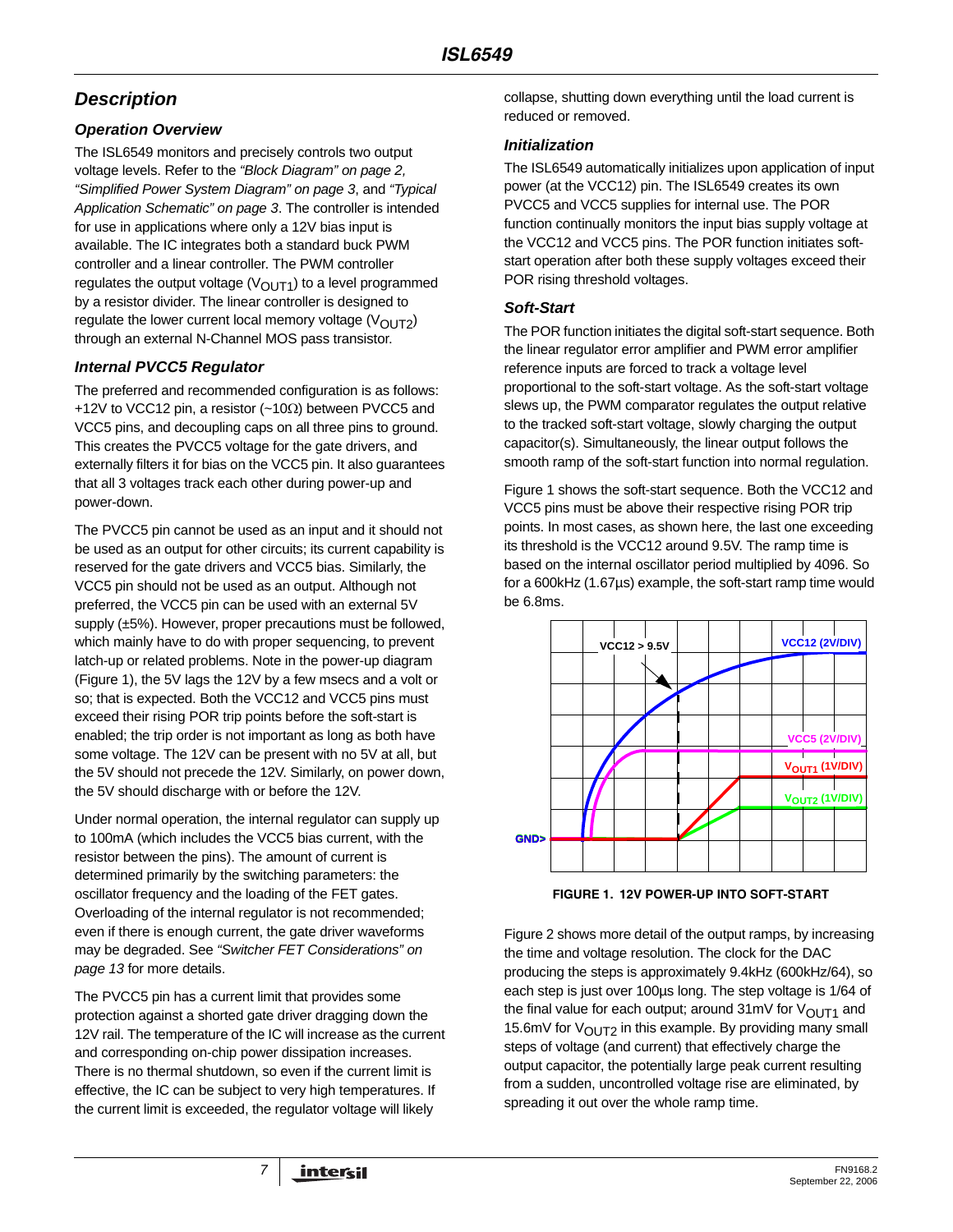

<span id="page-7-0"></span>**FIGURE 2. EXPANDED VIEW: VOLTAGE RAMP AND TIME**

A few clock cycles are used for initialization to insure that softstart begins near zero volts. The ramps are the same, whether triggered by releasing FS\_DIS or by exceeding the POR trip levels.

Both outputs use the same soft-start ramp, and the ramp time is determined by the switching frequency. Thus, there is no simple way to disable or sequence them independently, or to change the ramp rate independently of the clock.

If the switcher output is already pre-charged to a voltage when the regulator starts up, the ISL6549 will detect this condition (see Figure [3\)](#page-7-1). The red trace shows the normal ramp, when the output starts at GND. The green trace shows the case when the output is pre-charged to a voltage less than the final output. The upper or lower FET does not turn on until the softstart ramp voltage exceeds the output; then the output starts ramping seamlessly from there. If the output voltage is precharged above the normal output level, as shown in the magenta trace, neither FET will turn on until the end of the soft-start ramp; then the output will be quickly pulled down to the final value.



<span id="page-7-1"></span>**FIGURE 3. PRE-CHARGED OUTPUT**

#### *Undervoltage Protection*

The FB and LDO\_FB pins are each monitored during converter operation by their own Undervoltage (UV) comparator. If either FB voltage drops below 75% of the reference voltage (75% of  $0.8V = 0.6V$ ), a fault signal is internally generated, and the fault logic shuts down BOTH regulators. The UV comparators are enabled when the soft-start ramp is about one-quarter (25%) done.



**FIGURE 4. UNDERVOLTAGE PROTECTION RESPONSE**

Figure 4 illustrates the protection feature responding to a UV event on  $V_{\text{OUT1}}$ . At time T0,  $V_{\text{OUT1}}$  has dropped below 75% of the nominal output voltage. Both outputs are quickly shut down and the UGATE and LGATE stop switching immediately, but the fall time of each output is determined by the load and/or short condition on each plus the output capacitance that needs to be discharged. The soft-start function begins producing an internal soft-start ramp. The delay interval, T0 to T1, seen by the output is equivalent to one soft-start cycle. Then a normal soft-start ramp of the output starts, at time T1. At the one-quarter point of the soft-start ramp (not drawn exactly to scale), the good output will have ramped onequarter way up, while the shorted output will presumably be lower than a quarter (depending on the magnitude of the short). Once the UV comparators are enabled (at the one-quarter point) both outputs will again shut down (if the fault is still present on one of them). Time T2 starts a new internal soft-start cycle, and at T3, starts a new ramp, similar to T1. This time, if we assume the short has gone away, the outputs will ramp up to T4 as they should. If the short has not gone away, then the T0, T1, T2 hiccup mode cycle will keep repeating indefinitely; this cycle time is the equivalent of 1.25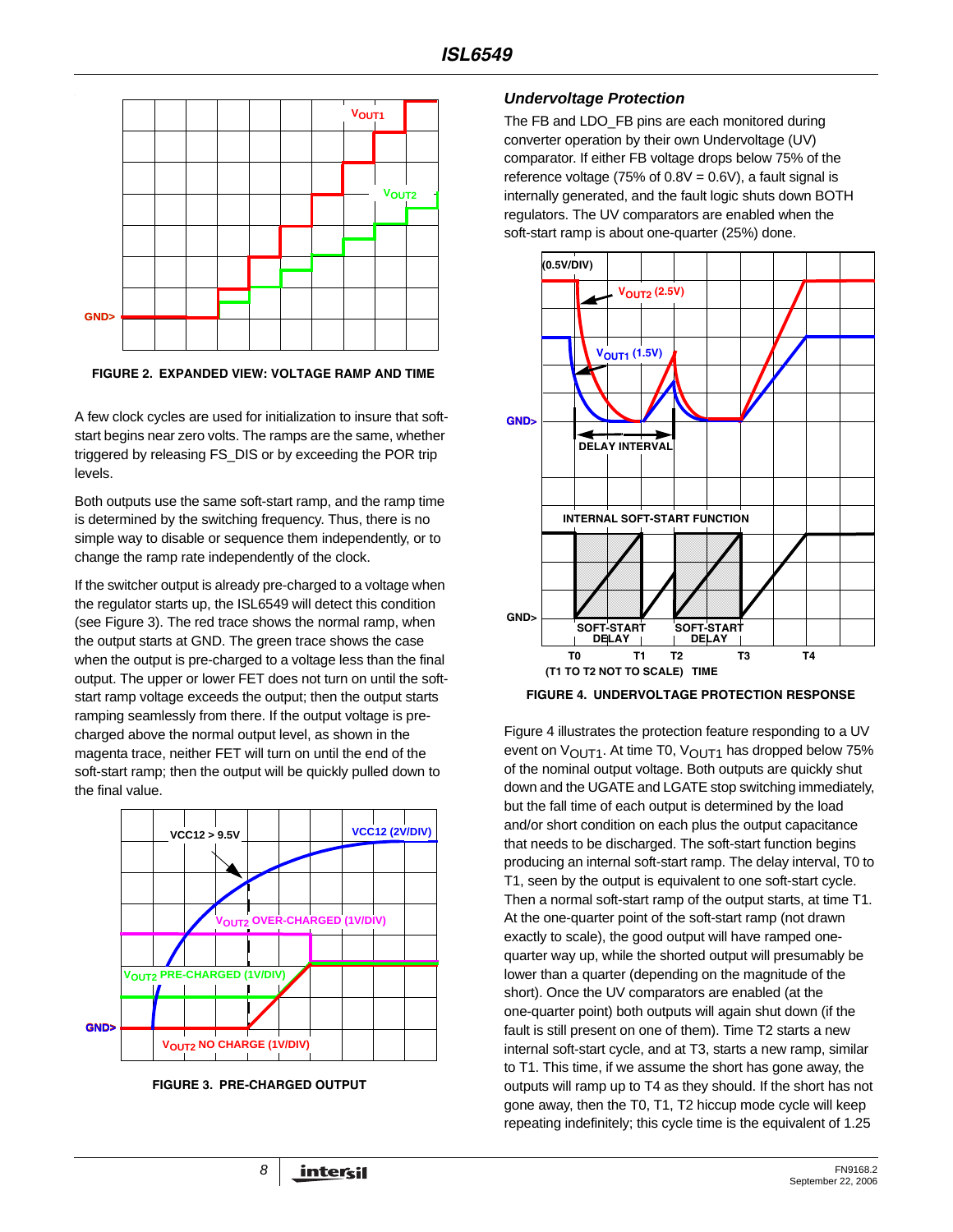soft-start cycles (1 internal soft-start ramp cycle, plus one-quarter on the next).

If either  $V_{INX}$  voltage is not present at startup, that will cause a UV shutdown and restart cycle; similarly, if either  $V_{INX}$  is removed after start-up, a shutdown and restart cycle will start when its output drifts down to the UV trip point. But in both cases, once the  $V_{INX}$  is restored, the  $V_{OUTS}$  will recover on the next soft-start ramp.



**FIGURE 5. UNDERVOLTAGE PROTECTION (SIMULATED BY HAVING NO VIN1 ON POWER-UP)**

Figure 5 shows an example of the start-up, with  $V_{1N1}$  not powered.  $V_{\text{OUT2}}$  ramps up one-quarter of the way, at which time the UV comparators are enabled. Since  $V_{1N1}$  is not present,  $V_{\text{OUT1}}$  will not be following the soft-start ramp up, and it will fail the test for UV, shutting down both outputs. It starts an internal delay time-out (equal to one soft-start interval), and then starts a new ramp. For this example, it shows about a 1.6ms ramp up, and 6.4ms off, before the next ramp starts. Thus, the total period of 8ms is based on 1.25 soft-start cycles (one-quarter of the first ramp, and then one full time-out, at a clock period of around 1.6µs) The dotted magenta line shows the case where  $V_{\text{OUT2}}$  is allowed to ramp all of the way up to 2V.

#### *Switching Frequency*



**FIGURE 6. FREQUENCY vs FS RESISTOR**

The switching frequency of the ISL6549 is determined by the value of the FS resistor. The graph in Figure 6 shows the

dependence between the resistor chosen and the resulting switching frequency.

#### *Output Voltage Selection*

The output voltage of the PWM converter can be programmed to any level between  $V_{1N1}$  and the internal reference, 0.8V. However, even though the ISL6549 can run at near 100% duty cycle at zero load, additional voltage margin is required above  $V_{1N1}$  to allow for loading. An external resistor divider is used to scale the output voltage relative to the reference voltage and feed it back to the inverting input of the error amplifier (see Figure [7\)](#page-8-0). A typical value for R1 may be 1.00kΩ  $(\pm 1\%$  for accuracy), and then R4 (also  $\pm 1\%$ ) is chosen according to Equation [1](#page-8-1):

<span id="page-8-1"></span>
$$
R4 = \frac{R1 \times 0.8V}{V_{\text{OUT1}} - 0.8V}
$$
 (EQ. 1)

R1 is also part of the compensation circuit (see *["PWM](#page-9-0)  [Controller Feedback Compensation" on page 10](#page-9-0)* for more details), so once chosen for that, it should not be changed to adjust  $V_{\text{OUT1}}$ ; only change R4. If the output voltage desired is 0.8V, simply route  $V_{\text{OUT1}}$  back to the FB pin through R1, but do not populate R4.  $V_{\text{OUT1}}$  voltages less than the 0.8V reference are not available.



<span id="page-8-0"></span>**FIGURE 7. OUTPUT VOLTAGE SELECTION OF THE SWITCHER (V<sub>OUT1</sub>)** 

The linear regulator output voltage is also set by means of an external resistor divider as shown in Figure [8.](#page-9-1) Select a value for R5 (typical 1.00k $\Omega$  ±1% for accuracy), and use Equation [2](#page-8-2) to calculate R6 (also  $\pm$ 1%), where V<sub>OUT2</sub> is the desired linear regulator output voltage and  $V_{REF}$  is the internal reference voltage, 0.8V. For an output voltage of 0.8V, simply populate R5 with a value less than 5kΩ and do not populate R6.  $V_{\text{OUT2}}$  voltages less than the 0.8V reference are not available.

<span id="page-8-2"></span>
$$
R6 = \frac{R5 \times 0.8 \text{V}}{V_{\text{OUT2}} - 0.8 \text{V}}
$$
 (EQ. 2)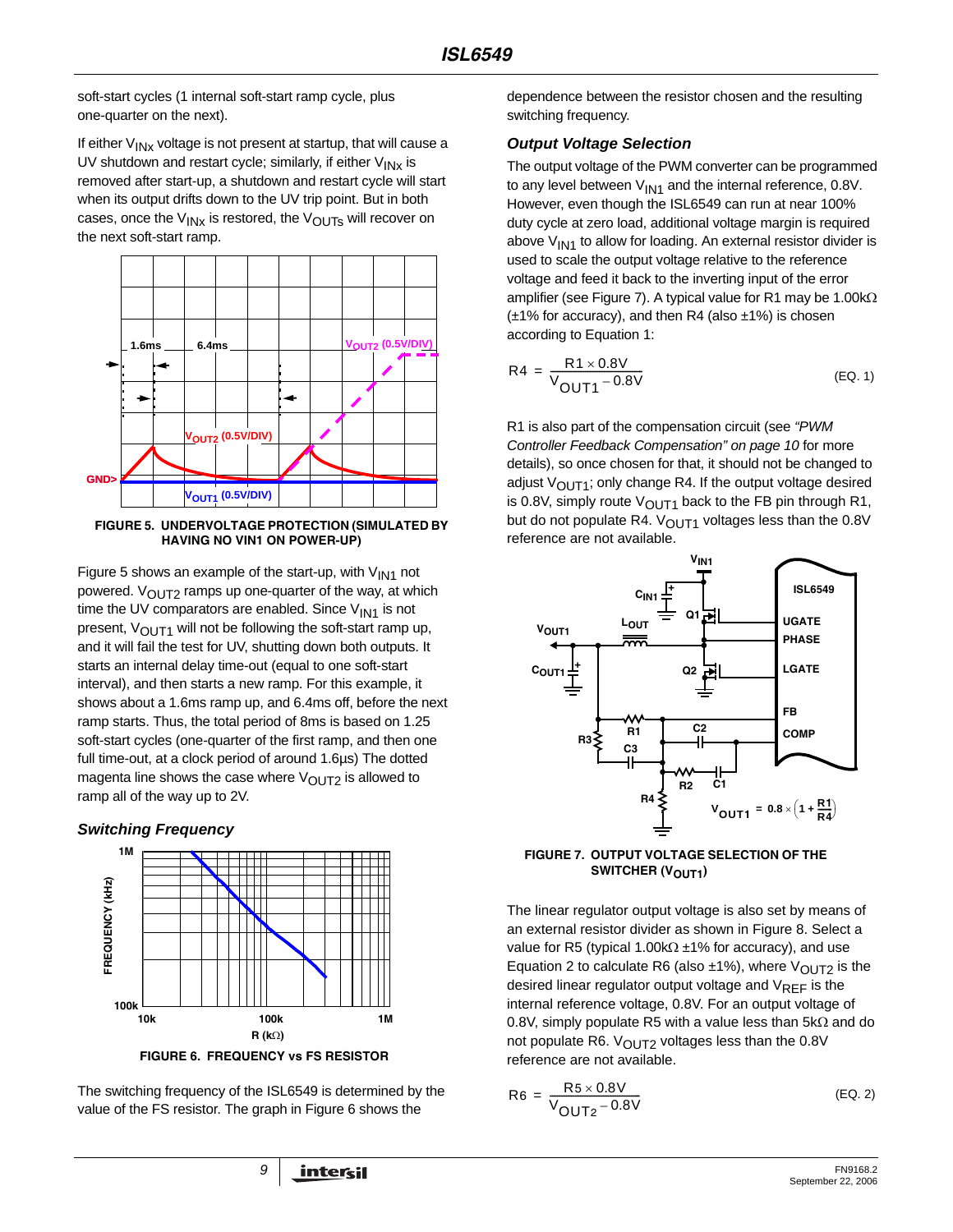For most situations, no external compensation is required for the linear output. See *["Linear Controller Feedback](#page-11-0)  [Compensation" on page 12](#page-11-0)*.

For both outputs, the selection of 1% resistors may not be able to get the exact ratio desired for any given output voltage. If the output must be defined better, then one option is to place a much bigger resistor in parallel with R4 or R6, to lower its value. For example, a 100kΩ in parallel with a 1.00kΩ yields 990Ω, 1% below 1.00kΩ, which gives finer resolution than the next lower size (976 $\Omega$  1%). The big resistor may not have to be 1% tolerance either.

If the linear output is not required, connect the LDO\_DR pin directly to LDO\_FB pin with no other components. This will terminate the signals and keep the linear from tripping its undervoltage, which would force both outputs into retry.



<span id="page-9-1"></span>**FIGURE 8. OUTPUT VOLTAGE SELECTION OF THE LINEAR (VOUT2)**

#### *Converter Shutdown*

Pulling and holding the FS\_DIS pin near GND will shut down both regulators; almost any NFET or other pull-down device (<1kΩ impedance) should work. Upon release of the FS\_DIS pin, the regulators enter into a soft-start cycle which brings both outputs back into regulation. The FS\_DIS pin requires a quiet GND to minimize jitter. To accomplish this, the FS resistor and any pull-down device should be placed as close as possible to the pin, and the GND should be kept away from the noisy FET GND.

## *Boot Capacitor, Boot Refresh*

A capacitor from the PHASE pin to the BOOT pin is required for the bootstrap circuit for the Upper Gate. The  $V_{1N1}$  voltage (and thus the PHASE node) is allowed to go as high as a nominal 12V  $(\pm 10\%)$  supply. A diode is included on the IC (anode to PVCC5 pin, cathode to BOOT pin), such that the PVCC5 (nominally around 5.25V) will be the bootstrap supply.

In the event that the UGATE is on for an extended period of time, the charge on the boot capacitor can start to sag, raising the  $R_{DS(ON)}$  of the upper FET. The ISL6549 has a circuit that detects a long UGATE on-time (32 oscillator clock periods),

and forces the LGATE to go high for one oscillator cycle, which allows the bootstrap capacitor time to recharge.

# <span id="page-9-0"></span>*PWM Controller Feedback Compensation*

This section highlights the design consideration for a voltage-mode controller requiring external compensation. To address a broad range of applications, a type-3 feedback network is recommended (see Figure 9).



**FIGURE 9. COMPENSATION CONFIGURATION FOR ISL6549 CIRCUIT**

Figure 10 highlights the voltage-mode control loop for a synchronous-rectified buck converter, applicable to the ISL6549 circuit. The output voltage  $(V_{\text{OUT}})$  is regulated to the reference voltage, VREF. The error amplifier output (COMP pin voltage) is compared with the oscillator (OSC) modified saw-tooth wave to provide a pulse-width modulated wave with an amplitude of  $V_{IN}$  at the PHASE node. The PWM wave is smoothed by the output filter (L and C). The output filter capacitor bank's equivalent series resistance is represented by the series resistor E.

The modulator transfer function is the small-signal transfer function of  $V_{\text{OUT}}/V_{\text{COMP}}$  This function is dominated by a DC gain, given by  $d_{MAX}V_{IN}/V_{OSC}$ , and shaped by the output filter, with a double pole break frequency at  $F_{LC}$  and a zero at  $F_{\text{CF}}$ . For the purpose of this analysis, L and D represent the channel inductance and its DCR, while C and E represents the total output capacitance and its equivalent series resistance.

$$
F_{LC} = \frac{1}{2\pi \cdot \sqrt{L \cdot C}} \qquad F_{CE} = \frac{1}{2\pi \cdot C \cdot E} \qquad (EQ. 3)
$$

The compensation network consists of the error amplifier (internal to the ISL6549) and the external R1-R3, C1-C3 components. The goal of the compensation network is to provide a closed loop transfer function with high 0dB crossing frequency ( $F_0$ ; typically 0.1 to 0.3 of  $F_{\text{SW}}$ ) and adequate phase margin (better than 45 degrees). Phase margin is the difference between the closed loop phase at  $F_{0dB}$  and 180°. The equations that follow relate the compensation network's poles, zeros and gain to the components (R1, R2, R3, C1, C2, and C3) in Figure 10.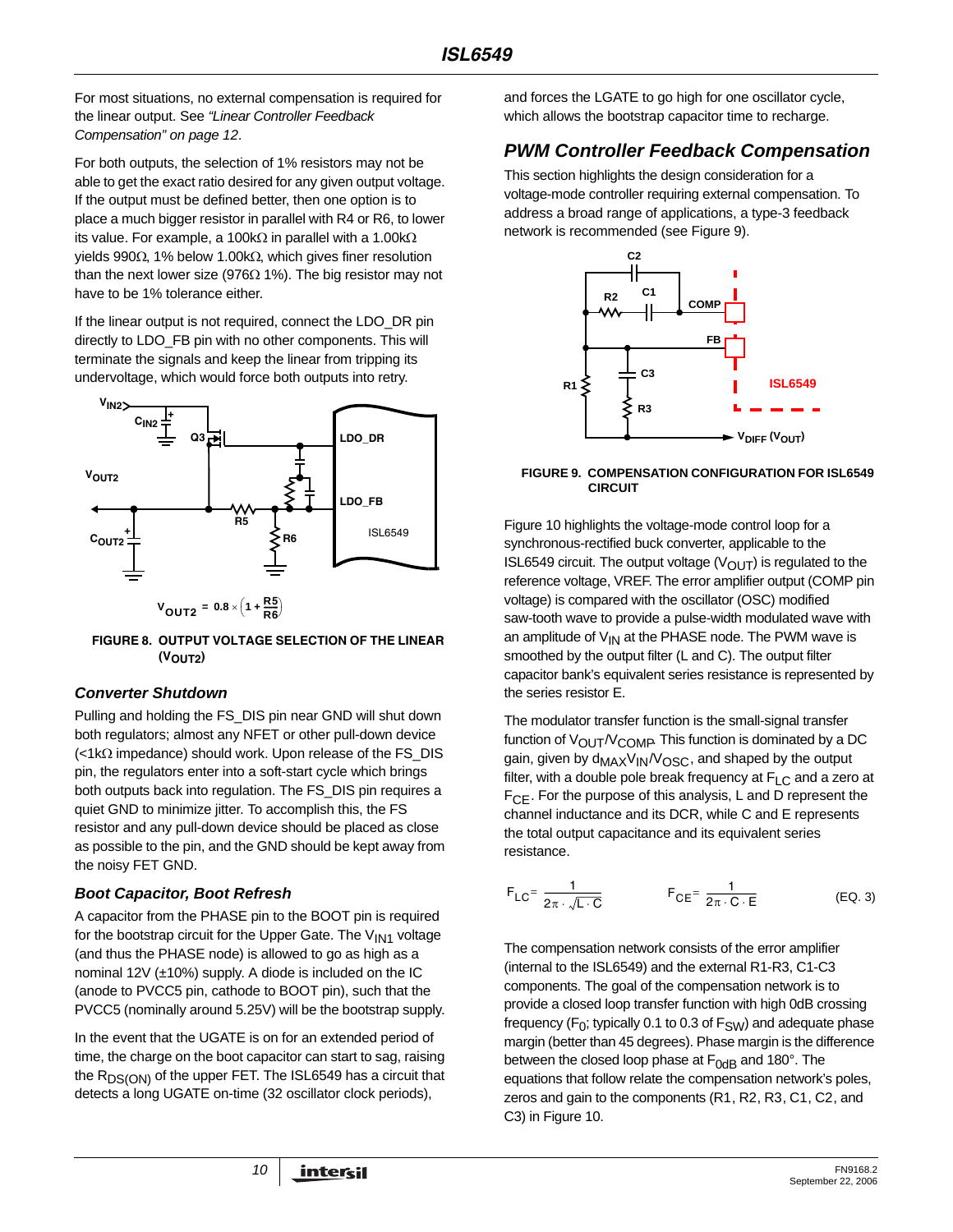

**FIGURE 10. VOLTAGE-MODE BUCK CONVERTER COMPENSATION DESIGN**

Use the following guidelines for locating the poles and zeros of the compensation network:

1. Select a value for R1 (1kΩ to 5kΩ, typically). Calculate value for R2 for desired converter bandwidth  $(F_0)$ . If setting the output voltage via an offset resistor connected to the FB pin, Ro in Figure 10, the design procedure can be followed as presented.

$$
R2 = \frac{V_{OSC} \cdot R1 \cdot F_0}{d_{MAX} \cdot V_{IN} \cdot F_{LC}}
$$
 (EQ. 4)

2. Calculate C1 such that  $F_{Z1}$  is placed at a fraction of the  $F_{LC}$ , at 0.1 to 0.75 of  $F_{LC}$  (to adjust, change the 0.5 factor to desired number). The higher the quality factor of the output filter and/or the higher the ratio  $F_{CE}/F_{LC}$ , the lower the  $F_{Z1}$ frequency (to maximize phase boost at  $F<sub>L</sub>$ ).

$$
C1 = \frac{1}{2\pi \cdot R2 \cdot 0.5 \cdot F_{LC}}
$$
 (EQ. 5)

3. Calculate C2 such that  $F_{P1}$  is placed at  $F_{CF}$ .

$$
C2 = \frac{C1}{2\pi \cdot R2 \cdot C1 \cdot F_{CE} - 1}
$$
 (EQ. 6)

4. Calculate R3 such that  $F_{Z2}$  is placed at  $F_{LC}$ . Calculate C3 such that  $F_{P2}$  is placed below  $F_{SW}$  (typically, 0.5 to 1.0 times  $F_{SW}$ ).  $F_{SW}$  represents the switching frequency. Change the numerical factor to reflect desired placement of this pole. Placement of  $F_{P2}$  lower in frequency helps reduce the gain of the compensation network at high frequency, in turn reducing the HF ripple component at the COMP pin and minimizing resultant duty cycle jitter.

R3 = 
$$
\frac{R1}{F_{SW}} - 1
$$
  
C3 =  $\frac{1}{2\pi \cdot R3 \cdot 0.7 \cdot F_{SW}}$   
(EQ. 7)

It is recommended a mathematical model is used to plot the loop response. Check the loop gain against the error amplifier's open-loop gain. Verify phase margin results and adjust as necessary. Equation [8](#page-10-0) describes the frequency response of the modulator  $(G_{MOD})$ , feedback compensation  $(G<sub>FB</sub>)$  and closed-loop response  $(G<sub>CL</sub>)$ :

$$
G_{MOD}(f) = \frac{d_{MAX} \cdot V_{IN}}{V_{OSC}} \cdot \frac{1 + s(f) \cdot E \cdot C}{1 + s(f) \cdot (E + D) \cdot C + s^{2}(f) \cdot L \cdot C}
$$
  

$$
G_{FB}(f) = \frac{1 + s(f) \cdot R2 \cdot C1}{s(f) \cdot R1 \cdot (C1 + C2)}
$$
  

$$
\cdot \frac{1 + s(f) \cdot (R1 + R3) \cdot C3}{(1 + s(f) \cdot R3 \cdot C3) \cdot (1 + s(f) \cdot R2 \cdot (\frac{C1 \cdot C2}{C1 + C2}))}
$$

<span id="page-10-0"></span>
$$
G_{CL}(f) = G_{MOD}(f) \cdot G_{FB}(f) \qquad \text{where, } s(f) = 2\pi \cdot f \cdot j
$$
\n(EQ. 8)

#### **COMPENSATION BREAK FREQUENCY EQUATIONS**

$$
F_{Z1} = \frac{1}{2\pi \cdot R2 \cdot C1}
$$
  
\n
$$
F_{P1} = \frac{1}{2\pi \cdot R2 \cdot \frac{C1 \cdot C2}{C1 + C2}}
$$
  
\n
$$
F_{Z2} = \frac{1}{2\pi \cdot (R1 + R3) \cdot C3}
$$
  
\n
$$
F_{P2} = \frac{1}{2\pi \cdot R3 \cdot C3}
$$
  
\n
$$
(EQ. 9)
$$

Figure [11](#page-11-1) shows an asymptotic plot of the DC-DC converter's gain vs. frequency. The actual Modulator Gain has a high gain peak dependent on the quality factor (Q) of the output filter, which is not shown. Using the above guidelines should yield a compensation gain similar to the curve plotted. The open loop error amplifier gain bounds the compensation gain. Check the compensation gain at  $F_{P2}$  against the capabilities of the error amplifier. The closed loop gain,  $G_{CL}$ , is constructed on the log-log graph of Figure [11](#page-11-1) by adding the modulator gain, G<sub>MOD</sub> (in dB), to the feedback compensation gain,  $G_{FB}$  (in dB). This is equivalent to multiplying the modulator transfer function and the compensation transfer function and then plotting the resulting gain.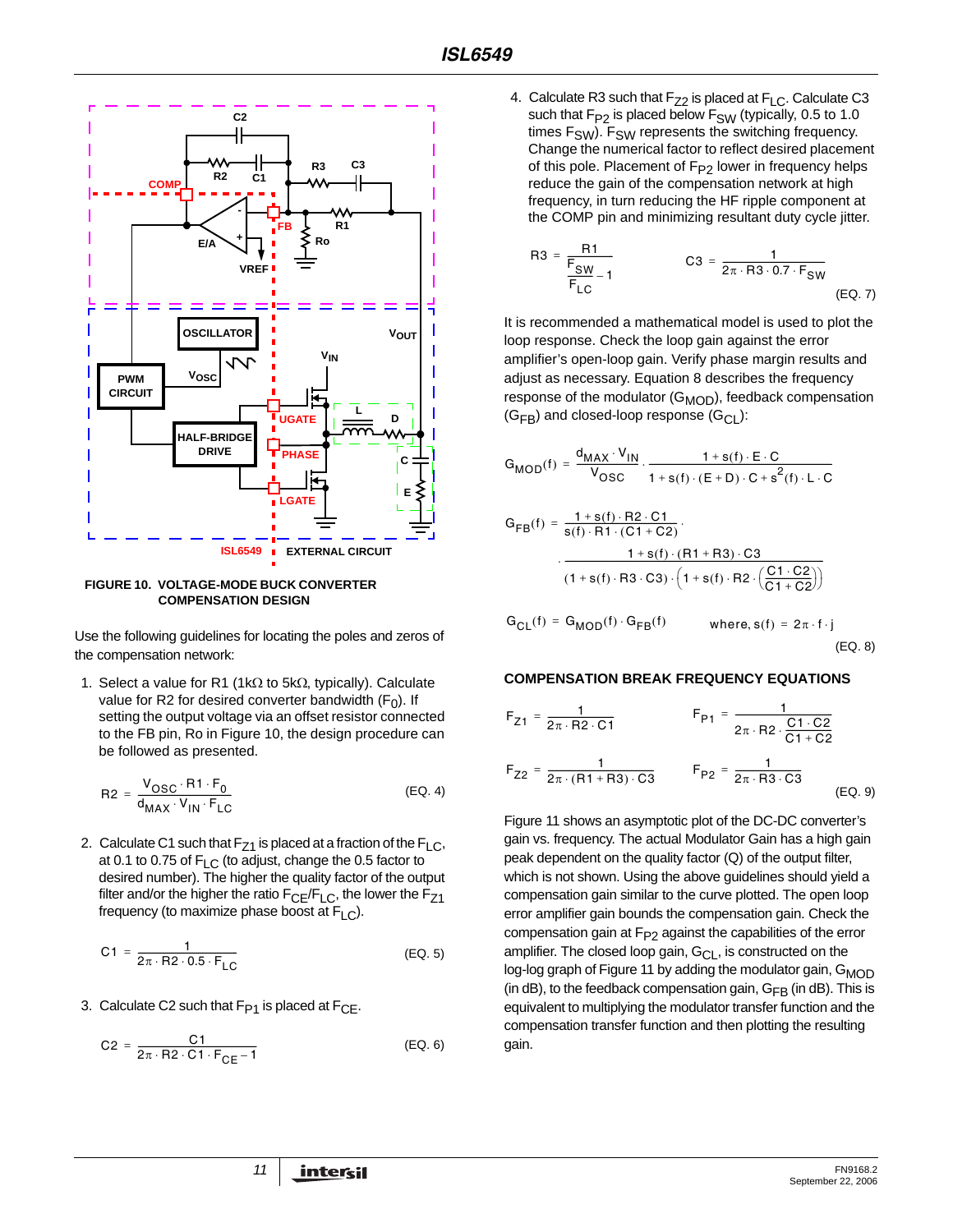

<span id="page-11-1"></span>**FIGURE 11. ASYMPTOTIC BODE PLOT OF CONVERTER GAIN**

A stable control loop has a gain crossing with close to a -20dB/decade slope and a phase margin greater than 45°. Include worst case component variations when determining phase margin. The mathematical model presented makes a number of approximations and is generally not accurate at frequencies approaching or exceeding half the switching frequency. When designing compensation networks, select target crossover frequencies in the range of 10% to 30% of the switching frequency,  $F_{\text{SW}}$ .

# <span id="page-11-0"></span>*Linear Controller Feedback Compensation*

For most situations, no external compensation is required for the linear output. As long as the output capacitor  $(C_{\text{OUT2}})$  is large (>100µF) and so is its ESR (>20mW), then it should be stable for loads as low as 10mA up to at least 4A. If smaller values of capacitance and/or ESR are desired, then special considerations may be required to add external compensation (as shown in Figure [8](#page-9-1)).

# *Component Selection Guidelines*

## *Output Inductor Selection*

The output inductor is selected to meet the output voltage ripple requirements and minimize the converter's response time to the load transient. The inductor value determines the converter's ripple current and the ripple voltage is a function of the ripple current. The ripple voltage and current are approximated by Equation [10](#page-11-2).

$$
\Delta I = \frac{V_{IN} - V_{OUT}}{F_{SW} \times L} \cdot \frac{V_{OUT}}{V_{IN}} \qquad \Delta V_{OUT} = \Delta I \times ESR
$$
 (EQ. 10)

Increasing the value of inductance reduces the ripple current and voltage. However, the large inductance values reduce the converter's response time to a load transient (and usually increases the DCR of the inductor, which decreases the efficiency). Increasing the switching frequency ( $F_{SW}$ ) for a given inductor also reduces the ripple current and voltage.

One of the parameters limiting the converter's response to a load transient is the time required to change the inductor current. Given a sufficiently fast control loop design, the ISL6549 will provide either 0% or 100% duty cycle in response to a load transient. The response time is the time required to slew the inductor current from an initial current value to the transient current level. During this interval, the difference between the inductor current and the transient current level must be supplied by the output capacitor. Minimizing the response time can minimize the output capacitance required.

The response time to a transient is different for the application of load and the removal of load. Equation [11](#page-11-3) gives the approximate response time interval for application and removal of a transient load:

<span id="page-11-3"></span>
$$
t_{\text{RISE}} = \frac{L_{\text{O}} \times I_{\text{TRAN}}}{V_{\text{IN}} - V_{\text{OUT}}} \qquad t_{\text{FALL}} = \frac{L_{\text{O}} \times I_{\text{TRAN}}}{V_{\text{OUT}}} \tag{Eq. 11}
$$

where:  $I_{TRAN}$  is the transient load current step,  $t_{RISE}$  is the response time to the application of load, and  $t_{FAI}$  is the response time to the removal of load. With a +5V input source, the worst case response time can be either at the application or removal of load and dependent upon the output voltage setting. Be sure to check both of these equations at the minimum and maximum output levels for the worst case response time.

## *Output Capacitors Selection*

An output capacitor is required to filter the output and supply the load transient current. The filtering requirements are a function of the switching frequency and the ripple current. The load transient requirements are a function of the slew rate (di/dt) and the magnitude of the transient load current. These requirements are generally met with a mix of capacitors and careful layout.

Modern microprocessors produce transient load rates above 1A/ns. High frequency capacitors initially supply the transient and slow the current load rate seen by the bulk capacitors. The bulk filter capacitor values are generally determined by the ESR (effective series resistance) and voltage rating requirements rather than actual capacitance requirements.

High frequency decoupling capacitors should be placed as close to the power pins of the load as physically possible. Be careful not to add inductance in the circuit board wiring that could cancel the usefulness of these low inductance components. Consult with the manufacturer of the load on specific decoupling requirements. And keep in mind that not all applications have the same requirements; some may need many ceramic capacitors in parallel; others may need only one.

<span id="page-11-2"></span>Use only specialized low-ESR capacitors intended for switching-regulator applications for the bulk capacitors. The bulk capacitor's ESR will determine the output ripple voltage and the initial voltage drop after a high slew-rate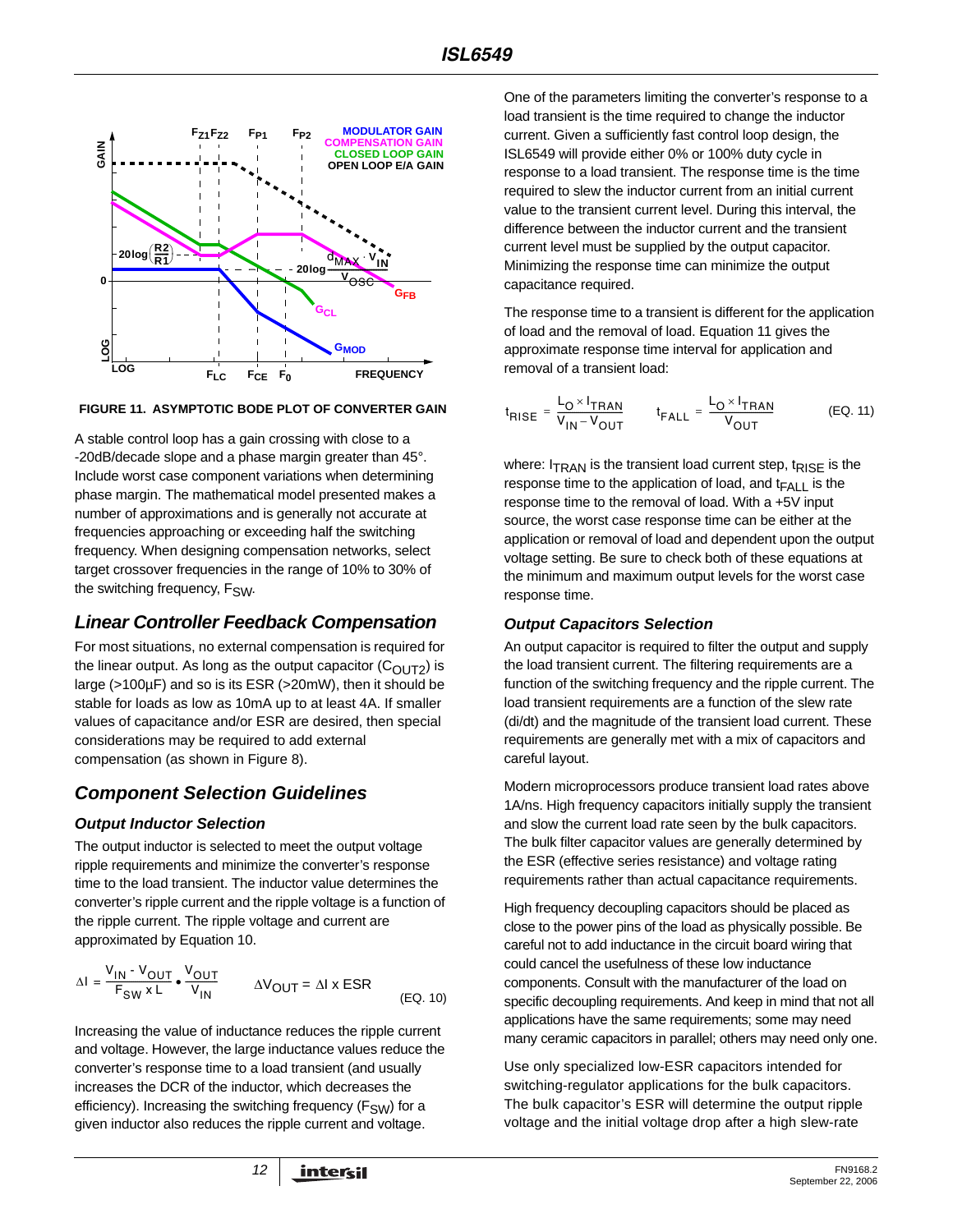transient. An aluminum electrolytic capacitor's ESR value is related to the case size with lower ESR available in larger case sizes. However, the equivalent series inductance (ESL) of these capacitors increases with case size and can reduce the usefulness of the capacitor to high slew-rate transient loading. Unfortunately, ESL is not always a specified parameter. Work with your capacitor supplier and measure the capacitor's impedance with frequency to select a suitable component. In most cases, multiple electrolytic capacitors of small case size perform better than a single large case capacitor.

#### *Input Capacitor Selection*

Use a mix of input bypass capacitors to control the voltage overshoot across the MOSFETs. Use small ceramic capacitors for high frequency decoupling and bulk capacitors to supply the current needed each time Q1 turns on. Place the small ceramic capacitors physically close to the MOSFETs and between the drain of upper FET Q1 and the source of lower FET Q2.

The important parameters for the bulk input capacitor are the voltage rating and the RMS current rating. For reliable operation, select the bulk capacitor with voltage and current ratings above the maximum input voltage and largest RMS current required by the circuit. The capacitor voltage rating should be at least 1.25 times greater than the maximum input voltage and a voltage rating of 1.5 times is a conservative guideline. The RMS current rating requirement for the input capacitor of a buck regulator is approximately half the DC load current. Several electrolytic capacitors may be needed.

#### *Bootstrap Capacitor Selection*

The boot diode is internal to the ISL6549, and uses PVCC5 to charge the external boot capacitor. The size of the bootstrap capacitor can be chosen by using the equations in Equation [12.](#page-12-1)

$$
C_{\text{BOOT}} \geq \frac{Q_{\text{GATE}}}{\Delta V}
$$
 and  $Q_{\text{GATE}} = \frac{N \cdot Q_{\text{G}} \cdot V_{\text{IN}}}{V_{\text{GS}}}$ 

where

N is the number of upper FETs

 $Q_G$  is the total gate charge per upper FET

 $V_{IN}$  is the input voltage

V<sub>GS</sub> is the gate-source voltage (~5V for ISL6549)

∆V is the change in boot voltage before and immediately after the transfer of charge; typically 0.7V to 1.0V

$$
C_{\text{BOOT}} \ge \frac{Q_{\text{GATE}}}{\Delta V} = \frac{N \cdot Q_{\text{G}} \cdot V_{\text{IN}}}{V_{\text{GS}} \cdot \Delta V} = \frac{1 \cdot 33 \cdot 12}{5 \cdot 0.7} = 0.113 \mu \text{F}
$$
\n(EQ. 12)

The last equation plugs in some typical values:  $N = 1$ ; Q<sub>G</sub> is 33nC, V<sub>IN</sub> is 12V, V<sub>GS</sub> is 11V,  $\Delta V_{\text{max}}$  = 1V. In this example,  $C_{\text{BOOT}} \geq 0.113 \mu F$ . This value is often rounded to 0.1µF or 0.22µF as a starting value. The bootstrap capacitors for the ISL6549 can usually be rated for 6.3V.

#### <span id="page-12-0"></span>*Switcher FET Considerations*

The IC was designed for nominal 12V supply for  $V_{1N1}$  (drain of upper FET Q1). However, it will work with most any voltage (from other supplies or other regulator outputs) down to around 1V, as long as the input is above the output by a sufficient margin (based on practical duty cycle limitations and upper FET  $R_{DS(ON)}$  constraints). For example, although the IC can function at near 100% duty cycle, the voltage drop due to the  $R_{DS(ON)}$  of the upper FET at full load current will limit the practical duty cycle to something less than 100%. So the  $V_{1N1}$  range is roughly 1.0V up to 12V, with the  $V_{\text{OUT1}}$  range slightly below it. Therefore, the FETs need to be rated for drain-source breakdown above the  $V_{IN1}$  voltage; 20V and 30V ratings are common.

The ISL6549 gate drivers (UGATE and LGATE) were designed to drive up to 2 upper and 2 lower 8 Ld SOIC FETs; when the FETs are properly sized, the output currents can range from under 1A to over 20A. Driving more or bigger FETs is not recommended; even if there is enough current (from the internal PVCC5 regulator), the gate driver waveforms may be degraded. DPAK FET packages can be used, but D<sup>2</sup>PAK FETs are not recommended, due to the higher inductance of the package leads. For example, the inductance in the source of the lower FET can create large negative spikes on the PHASE node when the UGATE turns off.

Both the UGATE and LGATE voltages are derived from the internal PVCC5 internal regulator, typically 5.25V. UGATE is only about 5.0V above PHASE, due to the drop in the internal BOOT diode charging the BOOT capacitor; LGATE sees the full 5.25V. So both are considered "5V" drivers; this affects the FET selection in two ways. First, the FET gate-source voltage rating can be as low as 12V (this rating is usually consistent with the 20V or 30V breakdown chosen above). Second, the FETs must have a low threshold voltage (around 1V), in order to have its R<sub>DS(ON)</sub> rating at V<sub>GS</sub> = 4.5V in the 10mΩ-20mΩ range. While some FETs are also rated with gate voltages as low as 2.7V, with typical thresholds under 1V, these can cause application problems. As LGATE shuts off the lower FET, it does not take much ringing in the LGATE signal to turn the lower FET back on, while the Upper FET is also turning on, causing some shoot-through current. So avoid FETs with thresholds below 1V.

<span id="page-12-1"></span>Another set of important parameters are the turn-on and turn-off times (internal propagation delays, how long before the output starts to switch) and the rise and fall times (external delay to complete the switching). The UGATE and LGATE drivers use an adaptive technique to determine the dead time (when both gate drivers signals are low). Comparators sense when each driver is getting close to GND (such that its FET is close to being off), before turning on the other. This technique minimizes the dead time to the 10ns-20ns range. So if either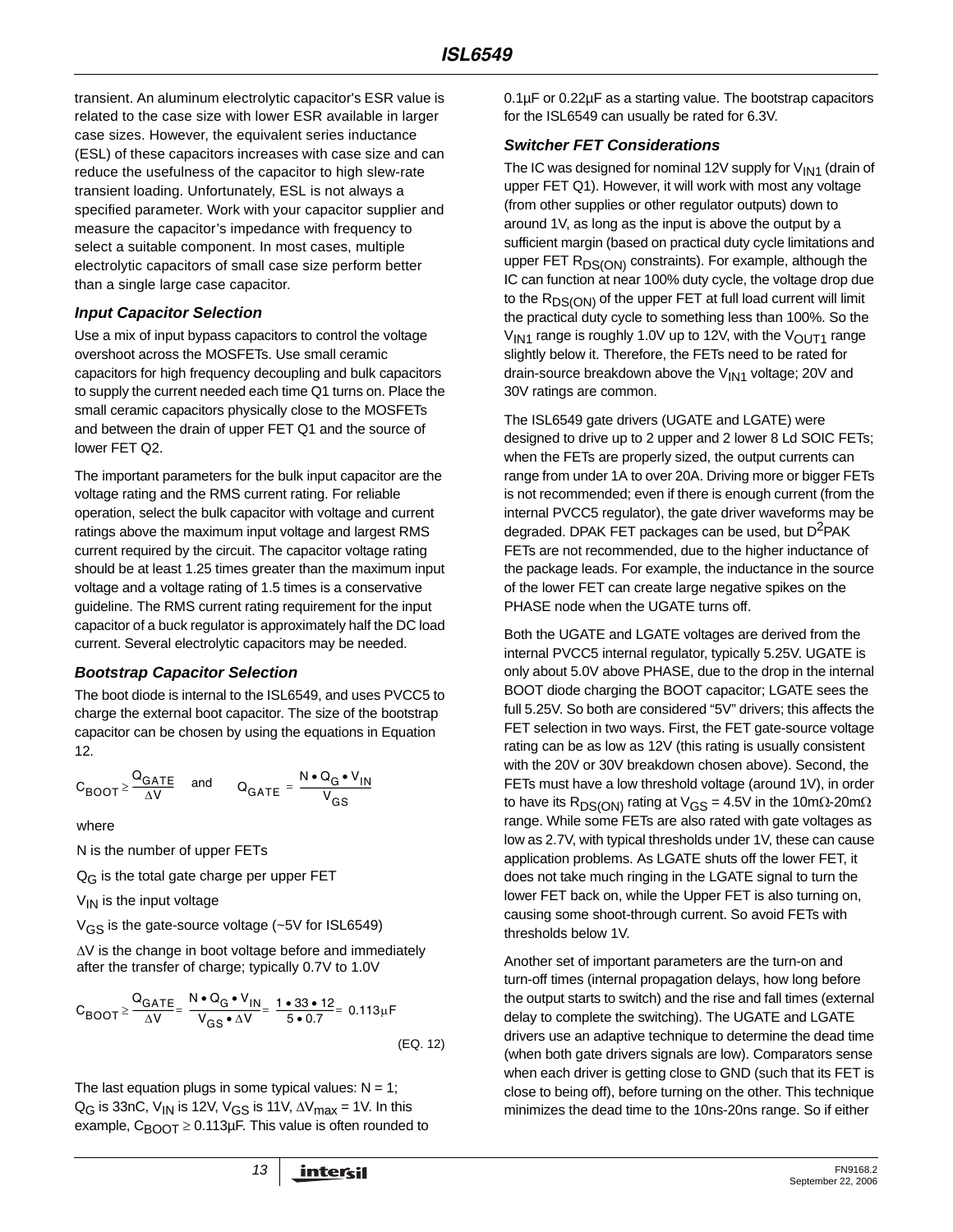FET is particularly slow in these parameters, there is a greater chance that shoot-through current will occur.

As referenced in the ["Block Diagram" on page 2,](#page-1-0) the UGATE signal is referenced to PHASE signal. The deadtime comparator also looks at the difference (UGATE - PHASE). This is significant when viewing the gate driver waveforms on an oscilloscope. One simple indication of shoot-through (or insufficient deadtime) is when the UGATE and LGATE signals overlap. But in this case, one should look at UGATE-PHASE (either by a math function of the two signals, or by using a differential probe measurement) compared to LGATE. Figure [12](#page-13-0) shows an example of this. It looks as if the UGATE and LGATE signals have crossed, but the UGATE-PHASE signal does not cross the LGATE.



**FIGURE 12. GATE DRIVER WAVEFORMS**

<span id="page-13-0"></span>One important consideration is negative spikes on the PHASE node as it goes low. The upper FET is turning off, but before the lower FET can take over, stray inductance in the layout (on the board, or even the inductance of some components, such as  $D^2PAK$  FETs) can contribute to the PHASE going negative.

There is no maximum spec for PHASE spike below GND, however, there is an absolute maximum rating for (BOOT - PHASE) of 7V; exceeding this limit can cause damage to the IC, and possibly to the system. Since the BOOT signal is typically 5V above the PHASE node most of the time, it only takes a few volts of a spike on either signal to exceed the limit. A good design should be characterized by using the math function or differential probe, and monitoring these signals for compliance, especially during full loads, where the signals are usually the noisiest. Slowing down the turn-off of the upper FET may help, while at other times, sometimes the problem may just be the choice of FETs.

If the power efficiency of the system is important, then other FET parameters are also considered. Efficiency is a measure of power losses from input to output, and it contains two major components: losses in the IC (mostly in the gate drivers) and losses in the FETs. Optimizing the sum involves many trade-offs (for example, raising the voltage of the gate drivers

typically adds power to the IC side, but may reduce some power on the FET side). For low duty cycle applications (such as 12V in to 1.5V out), the upper FET is usually chosen for low gate charge, since switching losses are key, while the lower FET is chosen for low  $R_{DS(ON)}$ , since it is on most of the time. For high duty cycles (such as 3.3V in to 2.5V out), the opposite is true.

In summary, the following parameters may need to be considered in choosing the right FETs for an application: drain-source breakdown voltage rating, gate-source rating, maximum current, thermal and package considerations, low gate threshold voltage, gate charge, R<sub>DS(ON)</sub> at 4.5V, and switching speed. And, of course, the board layout constraints and cost also are factored into the decision.

## *Linear FET Considerations*

The linear FET is chosen primarily for thermal performance. The current for the linear output is generally limited by the power dissipation (P =  $(V_{1N2} - V_{OUT2})$  \* I), and the FET thermal rating for getting the heat out of the package, and spreading it out on the board, especially when no heatsinks or airflow is available. It is generally not recommended to parallel two FETs in order to get higher current or to spread out the heat, as the FETs would need to be very well-matched in order to share the current properly. Should this approach be desired, and as perfectly matched FETs are seldom available, a small resistor, or PCB trace of suitable resistance placed in the source of each of the FETs can be used to improve the current balance.

The maximum  $V_{\text{OUT2}}$  voltage allowed is determined by several factors:

- Power dissipation, as described earlier
- Input voltage available
- LDO\_DR voltage
- FET chosen

The voltage cannot be any higher than the input voltage available, and the max  $V_{1N2}$  is 12V (13.2V for a  $\pm$ 10% supply). The LDO\_DR voltage is driven from the VCC12 rail; allowing for headroom, the typical maximum voltage is 11V (lower as VCC12 goes to its minimum of 10.8V). So the maximum output voltage will be at least a  $V_{GS}$  drop (which includes the FET threshold voltage) below the 11V, at the maximum load current; some additional headroom is usually needed to handle transient conditions. So a practical typical value around 8V may be possible, but remember to also factor in the variations for worst case conditions on  $V_{1N2}$  and the FET parameters. As long as the  $V_{1N2}$  is low enough such that headroom versus VCC12 is not a problem, then the maximum output voltage is just below  $V_{1N2}$ , based on the  $R_{DS(ON)}$  drop at maximum current.

The input supply for  $V_{1N2}$  can also be any available supply less than 12V, subject to the considerations above. The drain-source breakdown voltage of the FET should be greater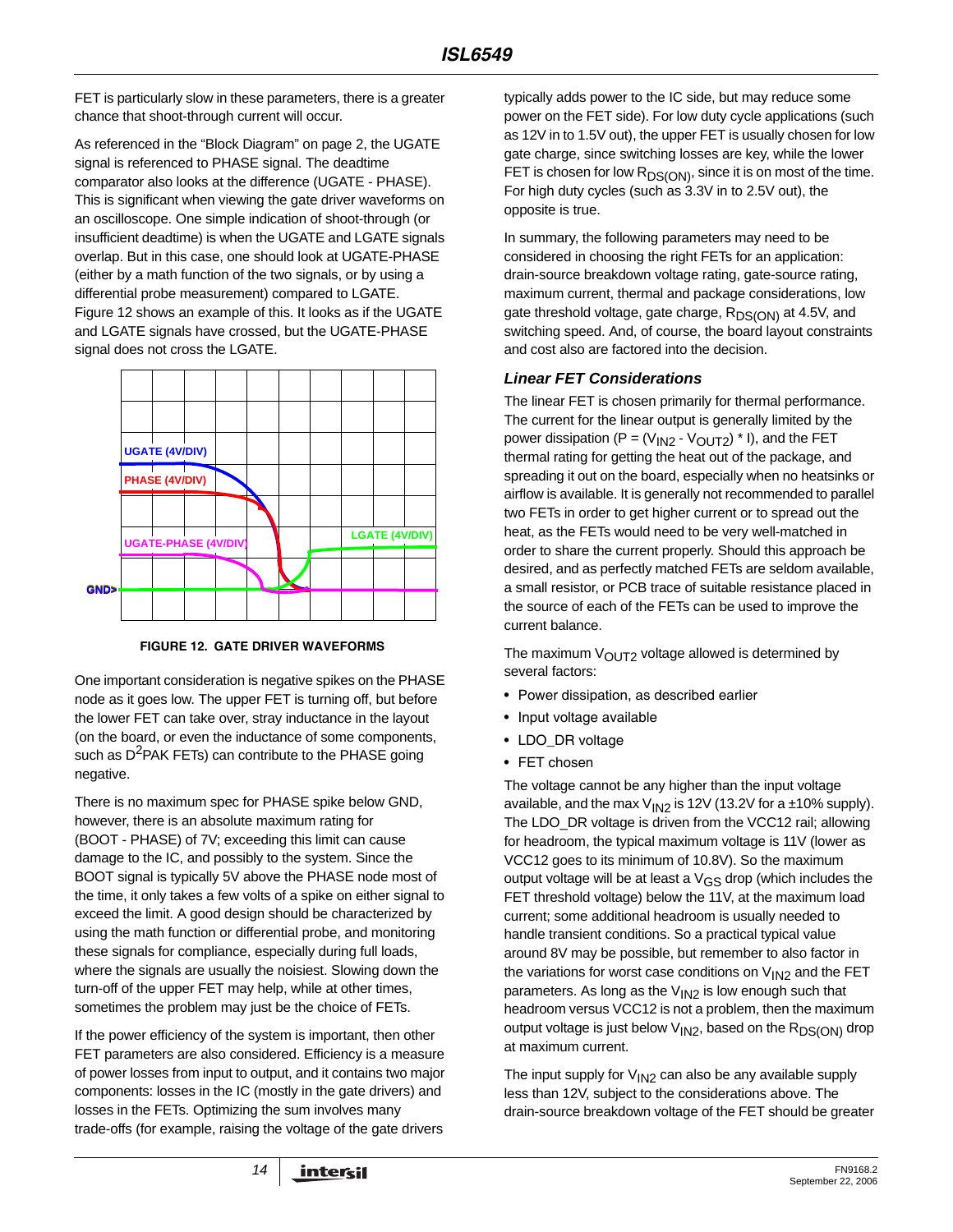than the  $V_{IN2}$  voltage. The FET's gate-source rating should be greater than 12V (even though the output voltage may not require such a high gate voltage, load transients or other disturbances might force LDO\_DR to momentarily approach 12V). The FET threshold is not critical, except for the cases where the LDO\_DR headroom is diminished. And finally, the package (and board area allowed) must be able to handle the maximum power dissipation expected.

# *Application Guidelines*

#### *Layout Considerations*

Layout is very important in high frequency switching converter design. With power devices switching efficiently at 600kHz, the resulting current transitions from one device to another cause voltage spikes across the interconnecting impedances and parasitic circuit elements. These voltage spikes can degrade efficiency, radiate noise into the circuit, and lead to device overvoltage stress. Careful component layout and printed circuit board design minimizes the voltage spikes in the converters.

As an example, consider the turn-off transition of the PWM upper MOSFET. Prior to turn-off, the MOSFET is carrying the full load current. During turn-off, current stops flowing in the upper MOSFET and is picked up by the lower MOSFET and parasitic diode. Any parasitic inductance in the switched current path generates a large voltage spike during the switching interval. Careful component selection, tight layout of the critical components, and short, wide traces minimizes the magnitude of voltage spikes.

There are two sets of critical components in a DC/DC converter using the ISL6549. The switching components are the most critical because they switch large amounts of energy, and therefore tend to generate large amounts of noise. Next are the small signal components which connect to sensitive nodes or supply critical bypass current and signal coupling.

A multilayer printed circuit board is recommended. Figure [13](#page-14-0)  shows the connections of the critical components in the converter. Capacitors  $C_{1N}$  and  $C_{\text{OUT}}$  could each represent numerous physical capacitors. Dedicate one solid layer, usually a middle layer of the PC board, for a ground plane and make all critical component ground connections through vias to this layer. Dedicate another solid layer as a power plane and break this plane into smaller islands of common voltage levels. Keep the metal runs from the PHASE terminal to the output inductor short. The power plane should support the input and output power nodes. Use copper filled polygons on the top and bottom circuit layers for the phase node. Use the remaining printed circuit layers for small signal wiring. The wiring traces from the LGATE and UGATE pins to the MOSFET gates should be kept short and wide enough to easily handle the several Amps of drive current.

The critical small signal components include any bypass capacitors, feedback components, and compensation

components. Position the bypass capacitors,  $C_4$ ,  $C_5$ , and  $C_6$ close to their pins with a local GND connection, or via directly to the ground plane. R12 should be placed near VCC5 and PVCC5 pins. FS\_DIS resistor R7 should be near the FS-DIS pin, and its GND return should be short, and kept away from the noisy FET GND. Place the PWM converter compensation components close to the FB and COMP pins. The feedback resistors for both regulators should also be located as close as possible to the relevant FB pin with vias tied straight to the ground plane as required.

Then the switching components should be placed close to the ISL6549. Minimize the length of the connections between the input capacitors,  $C_{IN}$ , and the power switches by placing them nearby. Position both the ceramic and bulk input capacitors as close to the upper MOSFET drain as possible, and make the GND returns (from lower FET source to VIN cap GND) short. Position the output inductor and output capacitors between the upper MOSFET and lower MOSFET and the load.



<span id="page-14-0"></span>**FIGURE 13. PRINTED CIRCUIT BOARD POWER PLANES AND ISLANDS**

## *References*

Applications Note: AN1201 Visit us on the internet: www.intersil.com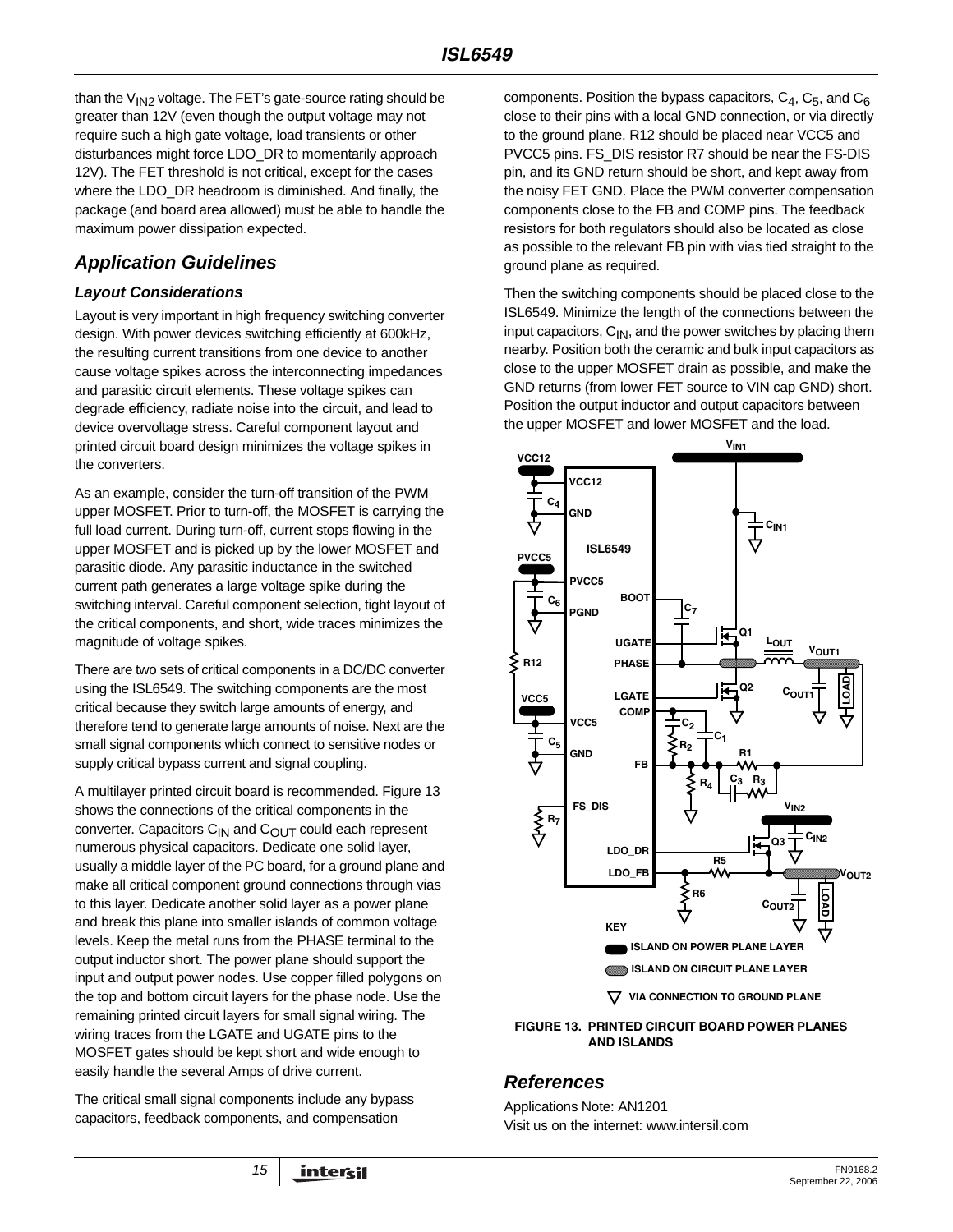## *Quad Flat No-Lead Plastic Package (QFN) Micro Lead Frame Plastic Package (MLFP)*





#### **L16.4x4**

**16 LEAD QUAD FLAT NO-LEAD PLASTIC PACKAGE (COMPLIANT TO JEDEC MO-220-VGGC ISSUE C)**

| <b>SYMBOL</b>  | <b>MIN</b>                   | <b>NOMINAL</b>           |                | <b>NOTES</b>   |  |  |  |
|----------------|------------------------------|--------------------------|----------------|----------------|--|--|--|
| A              | 0.80                         | 0.90                     | 1.00           |                |  |  |  |
| A <sub>1</sub> | $\overline{a}$               |                          | 0.05           | -              |  |  |  |
| A2             | $\blacksquare$               |                          | 1.00           | 9              |  |  |  |
| A <sub>3</sub> |                              | 0.20 REF                 |                | 9              |  |  |  |
| b              | 0.23                         | 0.28                     | 0.35           | 5, 8           |  |  |  |
| D              |                              | 4.00 BSC                 |                | $\blacksquare$ |  |  |  |
| D <sub>1</sub> |                              | 3.75 BSC                 |                | 9              |  |  |  |
| D <sub>2</sub> | 1.95                         | 2.10                     | 2.25           | 7, 8           |  |  |  |
| E              |                              | 4.00 BSC                 |                |                |  |  |  |
| E <sub>1</sub> |                              | 3.75 BSC                 |                |                |  |  |  |
| E <sub>2</sub> | 1.95                         | 2.10<br>2.25             |                |                |  |  |  |
| e              |                              | 0.65 BSC                 |                |                |  |  |  |
| k              | 0.25                         | $\blacksquare$           | $\blacksquare$ | $\overline{a}$ |  |  |  |
| L              | 0.50                         | 0.60                     | 0.75           | 8              |  |  |  |
| L1             | $\qquad \qquad \blacksquare$ | $\overline{\phantom{a}}$ | 0.15           | 10             |  |  |  |
| N              |                              | 16                       |                |                |  |  |  |
| Nd             |                              | 3                        |                |                |  |  |  |
| <b>Ne</b>      |                              | $\overline{4}$           |                |                |  |  |  |
| P              | ٠                            |                          | 0.60           | 9              |  |  |  |
| θ              |                              | 12                       | 9              |                |  |  |  |
|                |                              |                          |                | Rev. 5 5/04    |  |  |  |

#### NOTES:

- 1. Dimensioning and tolerancing conform to ASME Y14.5-1994.
- 2. N is the number of terminals.
- 3. Nd and Ne refer to the number of terminals on each D and E.
- 4. All dimensions are in millimeters. Angles are in degrees.
- 5. Dimension b applies to the metallized terminal and is measured between 0.15mm and 0.30mm from the terminal tip.
- 6. The configuration of the pin #1 identifier is optional, but must be located within the zone indicated. The pin #1 identifier may be either a mold or mark feature.
- 7. Dimensions D2 and E2 are for the exposed pads which provide improved electrical and thermal performance.
- 8. Nominal dimensions are provided to assist with PCB Land Pattern Design efforts, see Intersil Technical Brief TB389.
- 9. Features and dimensions A2, A3, D1, E1, P & θ are present when Anvil singulation method is used and not present for saw singulation.
- 10. Depending on the method of lead termination at the edge of the package, a maximum 0.15mm pull back (L1) maybe present. L minus L1 to be equal to or greater than 0.3mm.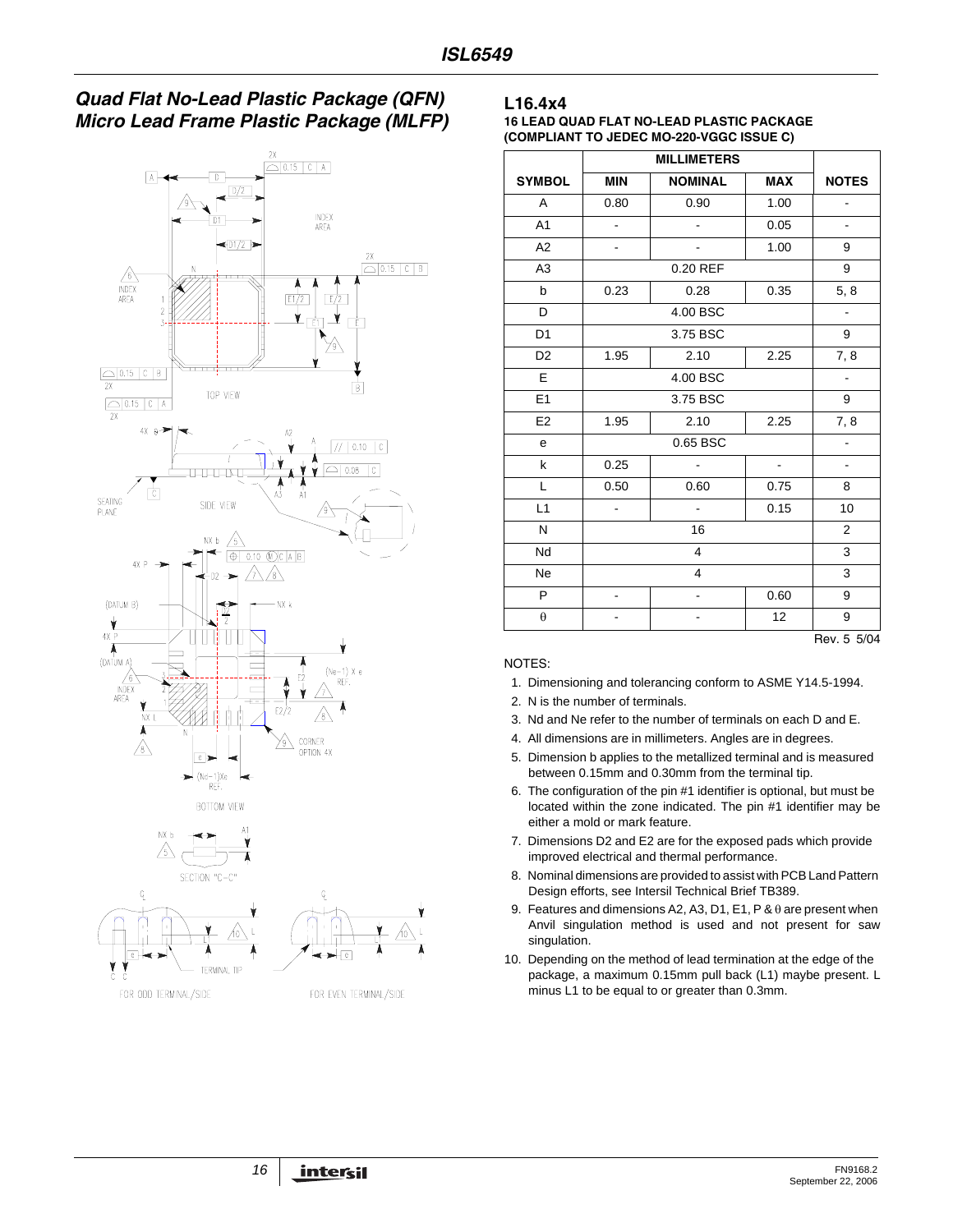# *Small Outline Plastic Packages (SOIC)*



#### NOTES:

- 1. Symbols are defined in the "MO Series Symbol List" in Section 2.2 of Publication Number 95.
- 2. Dimensioning and tolerancing per ANSI Y14.5M**-**1982.
- 3. Dimension "D" does not include mold flash, protrusions or gate burrs. Mold flash, protrusion and gate burrs shall not exceed 0.15mm (0.006 inch) per side.
- 4. Dimension "E" does not include interlead flash or protrusions. Interlead flash and protrusions shall not exceed 0.25mm (0.010 inch) per side.
- 5. The chamfer on the body is optional. If it is not present, a visual index feature must be located within the crosshatched area.
- 6. "L" is the length of terminal for soldering to a substrate.
- 7. "N" is the number of terminal positions.
- 8. Terminal numbers are shown for reference only.
- 9. The lead width "B", as measured 0.36mm (0.014 inch) or greater above the seating plane, shall not exceed a maximum value of 0.61mm (0.024 inch).
- 10. Controlling dimension: MILLIMETER. Converted inch dimensions are not necessarily exact.

#### **M14.15 (JEDEC MS-012-AB ISSUE C) 14 LEAD NARROW BODY SMALL OUTLINE PLASTIC PACKAGE**

|                | <b>INCHES</b> |             | <b>MILLIMETERS</b> |             |              |
|----------------|---------------|-------------|--------------------|-------------|--------------|
| <b>SYMBOL</b>  | <b>MIN</b>    | <b>MAX</b>  | <b>MIN</b>         | <b>MAX</b>  | <b>NOTES</b> |
| A              | 0.0532        | 0.0688      | 1.35               | 1.75        |              |
| A <sub>1</sub> | 0.0040        | 0.0098      | 0.10               | 0.25        |              |
| В              | 0.013         | 0.020       | 0.33               | 0.51        | 9            |
| C              | 0.0075        | 0.0098      | 0.19               | 0.25        |              |
| D              | 0.3367        | 0.3444      | 8.55               | 8.75        | 3            |
| E              | 0.1497        | 0.1574      | 3.80               | 4.00        | 4            |
| e              |               | 0.050 BSC   | 1.27 BSC           |             |              |
| н              | 0.2284        | 0.2440      | 5.80               | 6.20        |              |
| h              | 0.0099        | 0.0196      | 0.25               | 0.50        | 5            |
| L              | 0.016         | 0.050       | 0.40               | 1.27        | 6            |
| N              | 14            |             |                    | 14          | 7            |
| $\alpha$       | $0^{\rm o}$   | $8^{\circ}$ | 00                 | $8^{\circ}$ |              |

Rev. 0 12/93